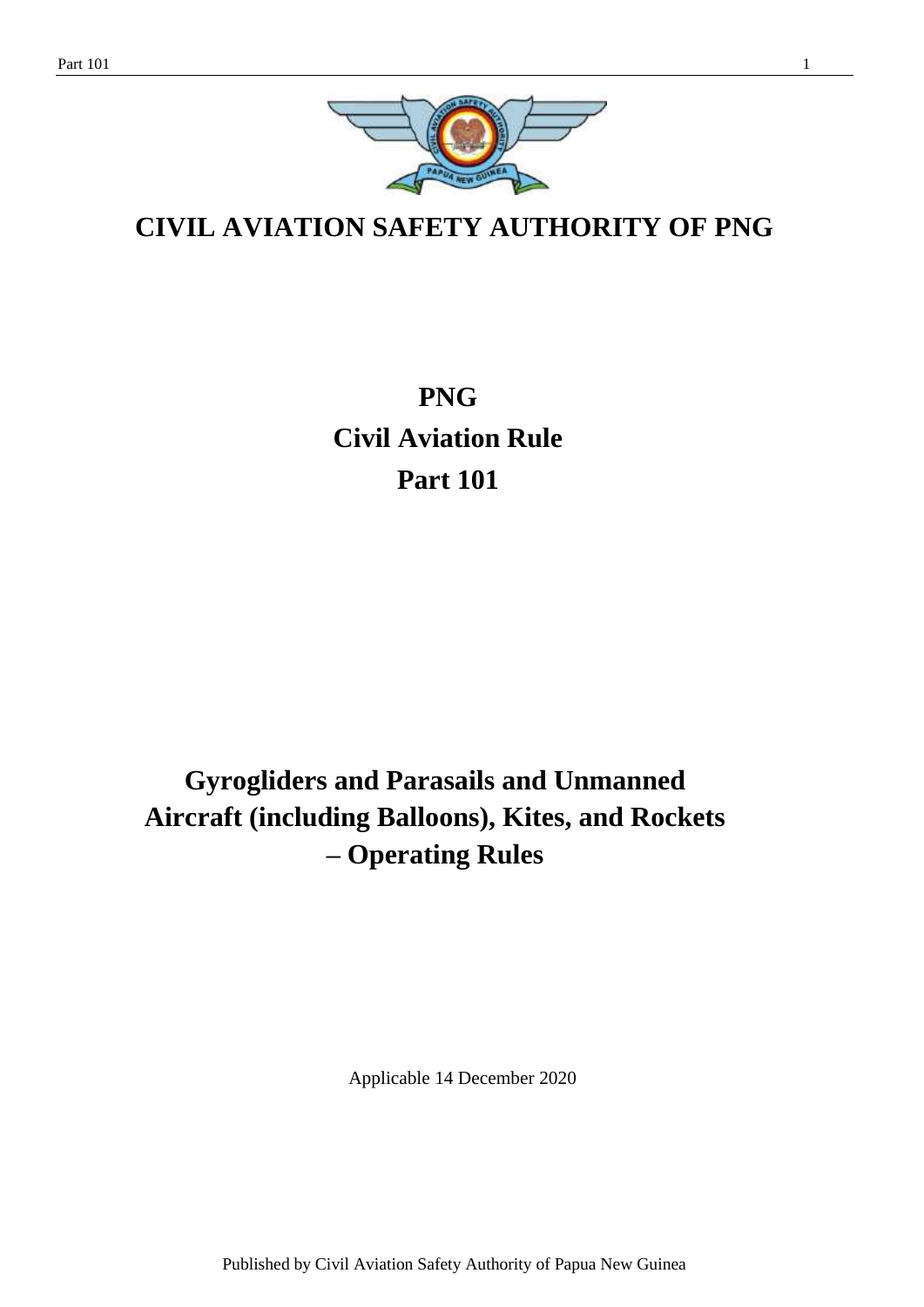Part 101 prescribes the requirements for the operation of gyrogliders, parasails, unmanned aircraft including remotely piloted aircraft, balloons, kites and rockets.

Part 101 permits only low-risk, recreational, non-commercial remotely piloted aircraft operations to take place without the certification requirements of Part 102, *provided* the operation at all times remains compliant with the restrictions of Part 101.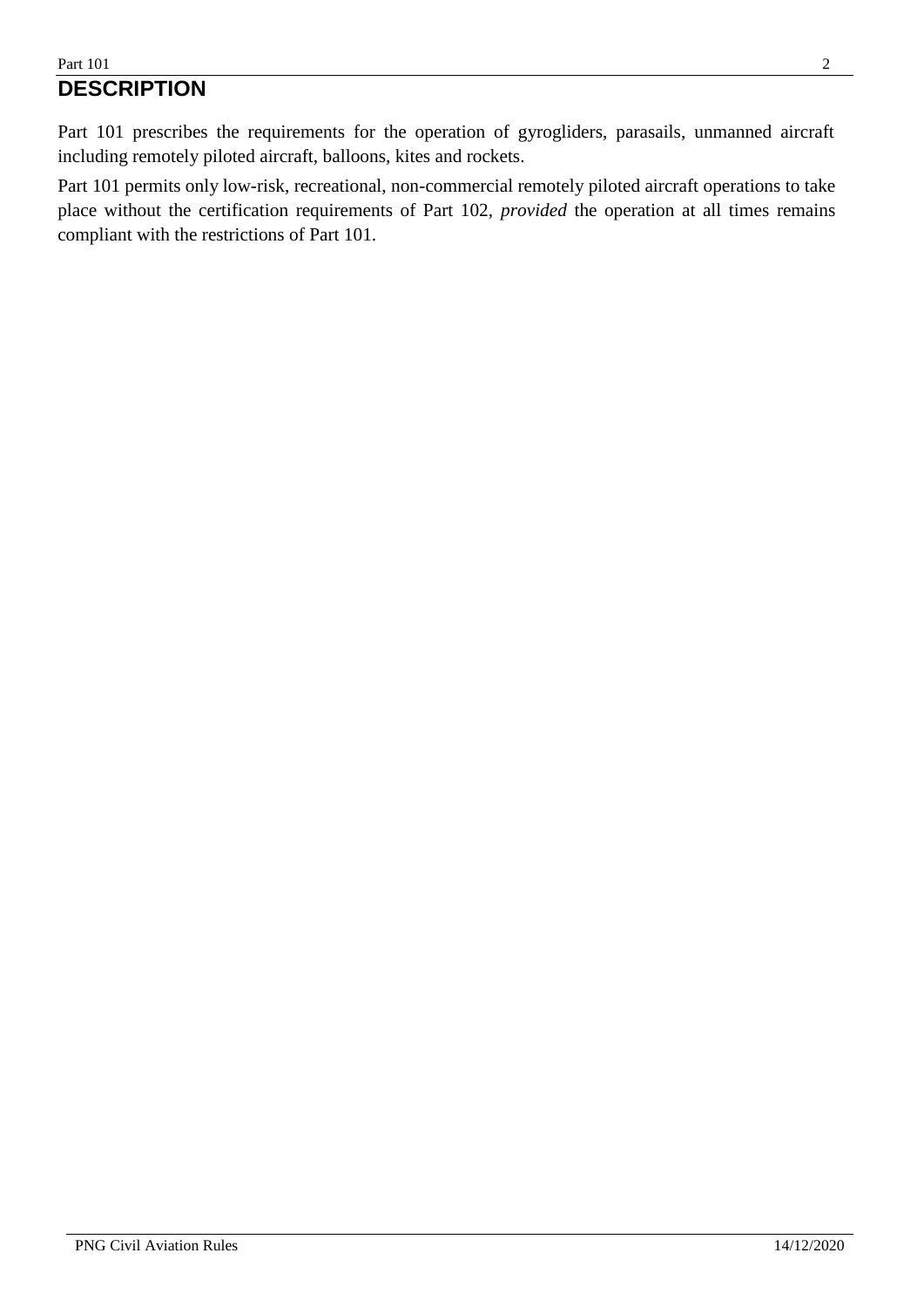## **BULLETIN**

This Part first came into force on 01 January 2004 and incorporates the following amendments:

|                                         | Amendment   | <b>Applicable Date</b>                                                                                                                                                                                                                                                                                                                                                                                                                                                                                                                                                                                                                                                                                                                                                                                                                                                                                                                                                                                                                                                                                                                                                                                                                                                                                                                                                                                                                                                                                                                                                                                                                                                                                                                                                                                                                                                                                                                                                                                                                                                                                                                                                                                                                                                                                                                                                                                                                                                                                                                                           |
|-----------------------------------------|-------------|------------------------------------------------------------------------------------------------------------------------------------------------------------------------------------------------------------------------------------------------------------------------------------------------------------------------------------------------------------------------------------------------------------------------------------------------------------------------------------------------------------------------------------------------------------------------------------------------------------------------------------------------------------------------------------------------------------------------------------------------------------------------------------------------------------------------------------------------------------------------------------------------------------------------------------------------------------------------------------------------------------------------------------------------------------------------------------------------------------------------------------------------------------------------------------------------------------------------------------------------------------------------------------------------------------------------------------------------------------------------------------------------------------------------------------------------------------------------------------------------------------------------------------------------------------------------------------------------------------------------------------------------------------------------------------------------------------------------------------------------------------------------------------------------------------------------------------------------------------------------------------------------------------------------------------------------------------------------------------------------------------------------------------------------------------------------------------------------------------------------------------------------------------------------------------------------------------------------------------------------------------------------------------------------------------------------------------------------------------------------------------------------------------------------------------------------------------------------------------------------------------------------------------------------------------------|
|                                         | Amendment 1 | 1 May 2017                                                                                                                                                                                                                                                                                                                                                                                                                                                                                                                                                                                                                                                                                                                                                                                                                                                                                                                                                                                                                                                                                                                                                                                                                                                                                                                                                                                                                                                                                                                                                                                                                                                                                                                                                                                                                                                                                                                                                                                                                                                                                                                                                                                                                                                                                                                                                                                                                                                                                                                                                       |
|                                         | Amendment 2 | 14 December 2020                                                                                                                                                                                                                                                                                                                                                                                                                                                                                                                                                                                                                                                                                                                                                                                                                                                                                                                                                                                                                                                                                                                                                                                                                                                                                                                                                                                                                                                                                                                                                                                                                                                                                                                                                                                                                                                                                                                                                                                                                                                                                                                                                                                                                                                                                                                                                                                                                                                                                                                                                 |
| <b>Summary of Amendments</b>            |             |                                                                                                                                                                                                                                                                                                                                                                                                                                                                                                                                                                                                                                                                                                                                                                                                                                                                                                                                                                                                                                                                                                                                                                                                                                                                                                                                                                                                                                                                                                                                                                                                                                                                                                                                                                                                                                                                                                                                                                                                                                                                                                                                                                                                                                                                                                                                                                                                                                                                                                                                                                  |
| Amendment 2<br>(Docket 20/08/CAR101/23) |             | Rule 101.3 Amended. Added new terms 'autonomous aircraft',<br>'autonomous operation' and 'model aircraft'. Amended 'remotely<br>piloted aircraft' definition to include 'autonomous aircraft'<br>Rule 101.5 Amended. Added new paragraph (a) subject to new<br>paragraph (b) requiring remotely piloted aircraft to be registered<br>under Part 47<br>Rules 101.9, 101.11. 101.12, 101.13, 101.15 - Amended. Deleted<br>the term 'kite', and renumbered.<br>Rule 101.12 Amended and New Rule added. Amended paragraph<br>(b) subject to new paragraph (c). Amended paragraph $(b)(1)$<br>requiring familiarity with Part 71 airspace designations.<br>Amended paragraph (b)(2) requiring persons directly supervising<br>operations to have basic knowledge and familiarity with Part 71<br>airspace designations.<br>New paragraph (c) requires demonstration of basic Part 71<br>airspace designation knowledge and restrictions.<br>Rule 101.17 New Rule. Requires the unmanned aircraft remote<br>pilot-in-command (PIC) or document holder to notify the Director<br>as soon as practicable after an accident on Form CA005 or by a<br>means acceptable to the Director.<br>Rule 101.19 New Rule. For an approved unmanned aircraft<br>designated operating area published under Part 175.<br>Rule 101.202 Amended and New Rule added. Rule restructured<br>for RPAS<br>design<br>and construction expertise,<br>operator<br>qualifications and experience, and knowledge of airspace<br>designations and restrictions, and grouping of functions for RPAS<br>greater than 10kg. New rule 101.202(c) includes Part 102 UATO<br>certificate holder.<br>Rule 101.204 New Rule. Requires any person operating above<br>400ft AGL to be an approved person or organisation, or with Part<br>102 authorisation or certificate.<br>Rule 101.205 Amended and New Rule added. Title amended to<br>specify operations within 5nm of an aerodrome boundary, wording<br>and paragraph renumbered. Paragraph $(d)(a)(3)$ deleted. New rule<br>$101.205(a)(2)(ii)$ for mandatory use of aeronautical radio in<br>controlled airspace.<br>Rule 101.206<br>New Rule. Previous rule $101.207(c)(1)$ and (2)<br>rearranged and paragraph renumbered for clarity and topical<br>applicability. New Rule 101.206(a) added to require compliance<br>with rule 101.204<br>Rule 101.207 Amended. Title amended for consent for operations<br>over property instead of airspace. Wording rearranged and revised,<br>and paragraph renumbered for clarity. Amended reference to new |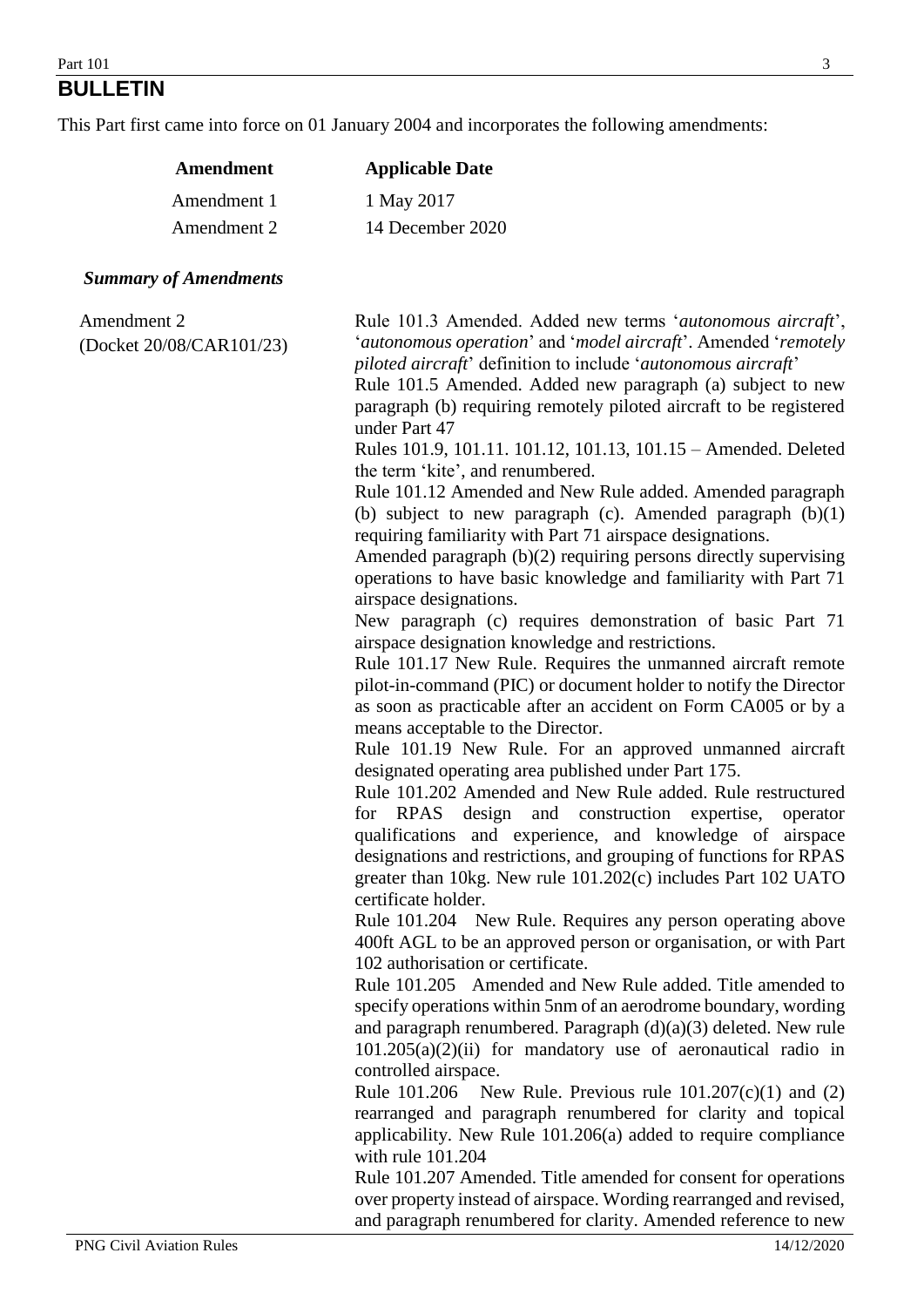rule 101.204.

Rule 101.208 New Rule. Requirements for RPA operations in proximity to persons whose consent have *not* been obtained for a 30m/100ft minimum horizontal distance; and to persons whose consent have been obtained, a minimum of 15m/50ft horizontal distance; and exemption for the 30m/100ft requirement.

Rule 101.209 Amended. Paragraph (a) amended for clarity.

Rule 101.210 New Rule. Weather requirements for non-Part 102 UAOC RPA operations.

Rule 101.211 Amended and New Rule added. New rule 101.211(b) authorises night operations for holders of Part 102 authorisation or UAOC that permit such night operations.

Rule 101.212 New Rule. Persons may apply for a designated RPA airspace run by an administering authority.

Rule 101.215 Amended. Wording added and paragraphs amended to permit operations of RPA and model aircraft of more than 25kg gross mass, only under a Part 102 authorisation or certificate.

Rule 101.217 New Rule. VLOS standard operating conditions for RPA operations; prohibits RPA operations in Part 71 Prohibited and Restricted areas, populated areas and within 5nm of an aerodrome and in areas of Fire, Police and other public safety and security operations; and restricts RPA operations of one person to one particular RPA.

Rule 101.219 New Rule. Open Category Operations apply to RPA up to 10kg gross takeoff mass and under rule 101.217 standard operating conditions.

Rule 101.221 New Rule. No pilot qualification under Part 101 open category RPA operation more than 5nm from an aerodrome, but pilot qualification required for RPA operations within 5nm of an aerodrome boundary.

Rule 101.223 New Rule. Controlled airspace RPA operations prohibited without a relevant qualification, maintaining a listening watch and broadcasting of information, prescribes the conditions of a Part 102 authorisation issued by the Director to a person and to a particular RPAS or type of RPAS being operated under this rule

Rule 101.225 New Rule. Prohibits RPAS operations that endanger persons and property, and from moving vehicles, vessels or whilst operating manned aircraft.

Rule 101.227 New Rule. Prohibits RPAS operations whilst intoxicated, within 12 hours of consuming alcoholic beverages, or in an impaired state, and may be subject to a test required by the Director.

Rule 101.229 New Rule. RPAS owner or operator required to, upon request, make available the pilot qualification, RPA type rating, and other documents and records, and the Director may test or inspect RPAS and associated persons for compliance purposes.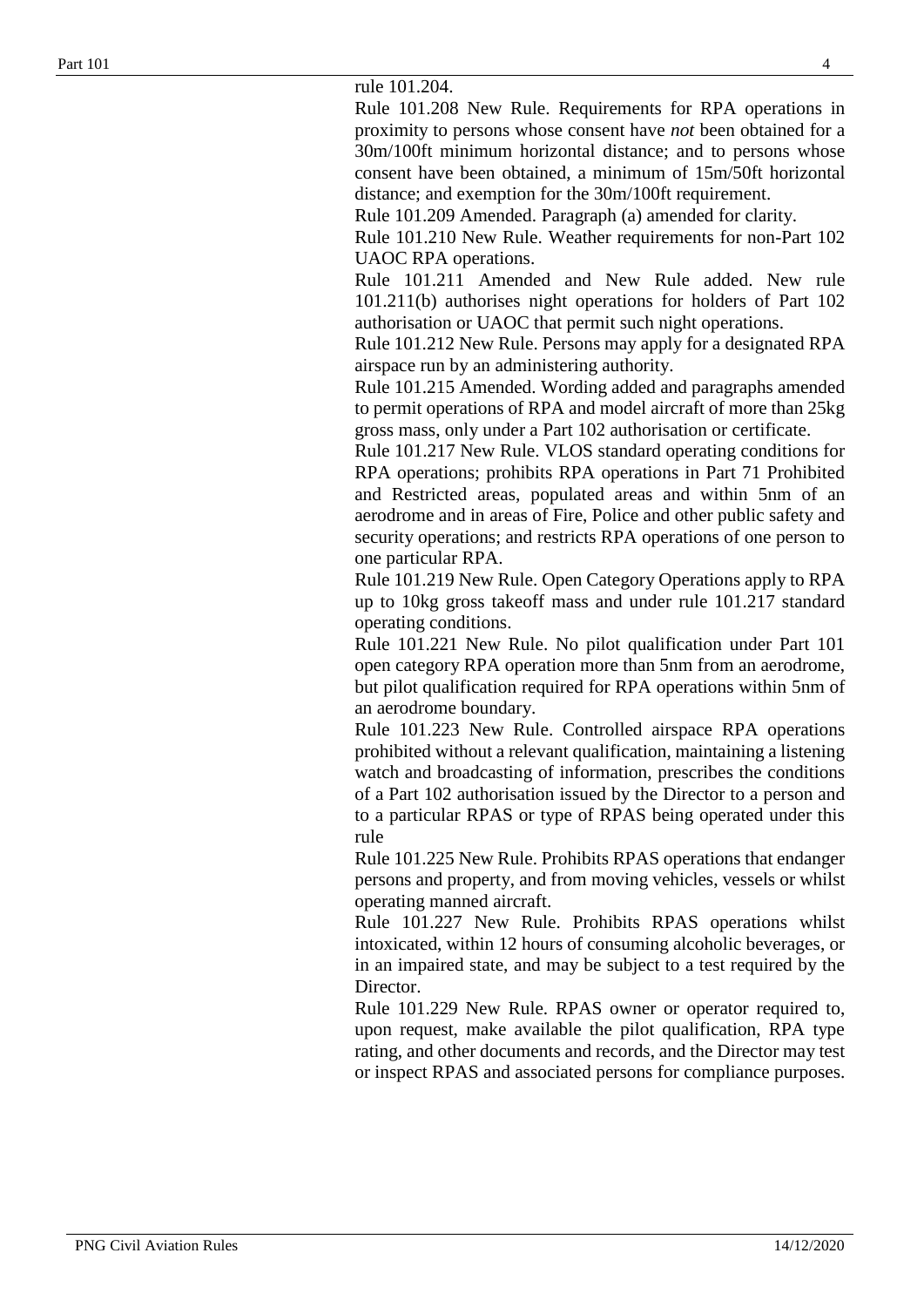| 101.3   |  |
|---------|--|
| 101.5   |  |
| 101.7   |  |
| 101.9   |  |
| 101.11  |  |
| 101.12  |  |
| 101.13  |  |
| 101.15  |  |
|         |  |
| 101.51  |  |
| 101.53  |  |
| 101.55  |  |
| 101.57  |  |
| 101.59  |  |
| 101.61  |  |
| 101.63  |  |
| 101.65  |  |
|         |  |
| 101.101 |  |
| 101.103 |  |
| 101.105 |  |
| 101.107 |  |
| 101.109 |  |
| 101.111 |  |
| 101.113 |  |
| 101.115 |  |
| 101.117 |  |
| 101.119 |  |
| 101.121 |  |
| 101.123 |  |
| 101.125 |  |
| 101.127 |  |
|         |  |

14/12/2020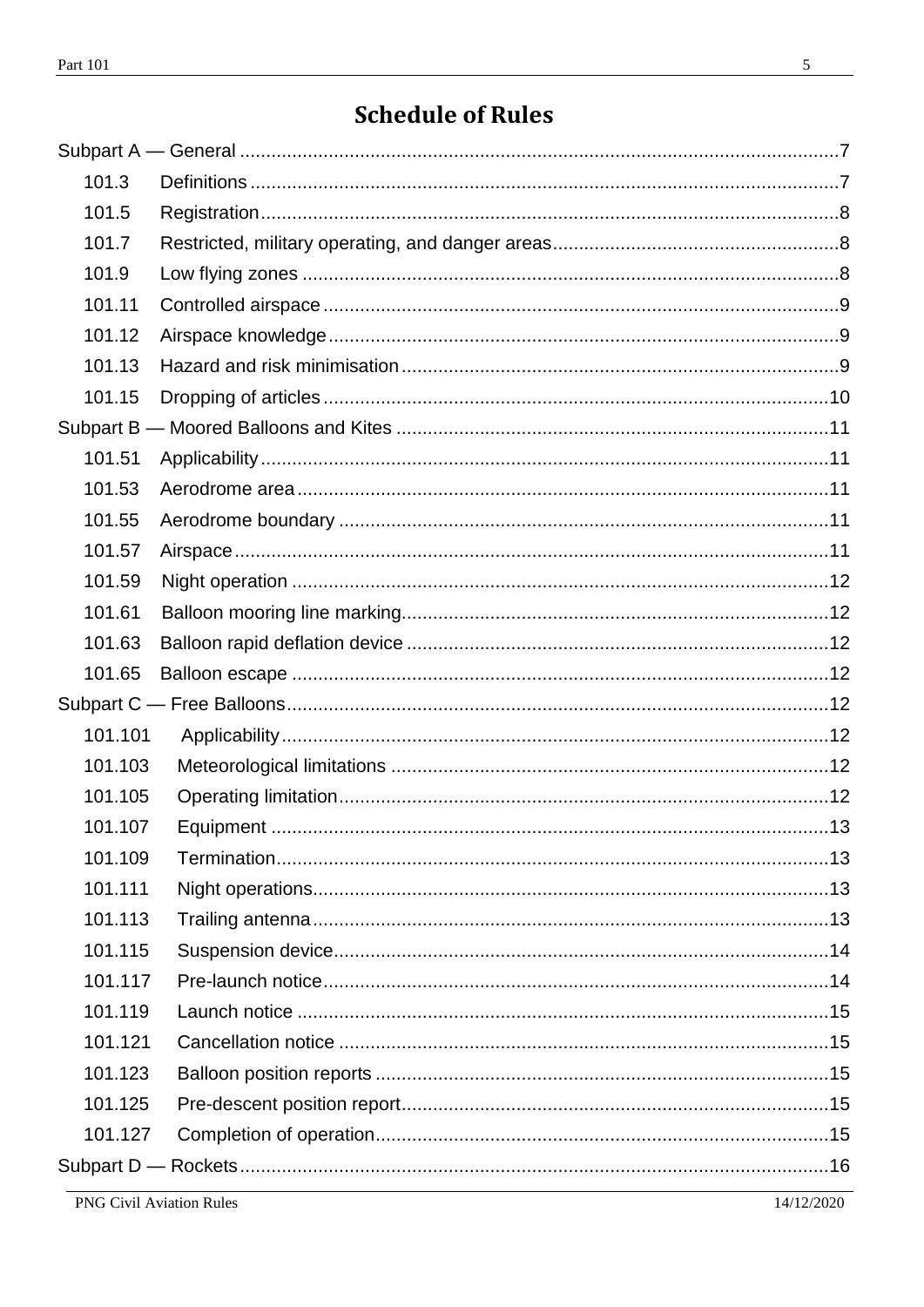| 101.151   |                                                                                          |  |
|-----------|------------------------------------------------------------------------------------------|--|
| 101.153   |                                                                                          |  |
| 101.155   |                                                                                          |  |
| 101.157   |                                                                                          |  |
| 101.159   |                                                                                          |  |
| Aircraft. | Subpart E - Remotely Piloted Aircraft, Control Line Model Aircraft and Free Flight Model |  |
| 101.201   |                                                                                          |  |
| 101.202   |                                                                                          |  |
| 101.203   |                                                                                          |  |
| 101.205   |                                                                                          |  |
| 101.207   |                                                                                          |  |
| 101.209   |                                                                                          |  |
| 101.211   |                                                                                          |  |
| 101.213   |                                                                                          |  |
| 101.215   |                                                                                          |  |
|           |                                                                                          |  |
| 101.251   |                                                                                          |  |
| 101.253   |                                                                                          |  |
| 101.255   |                                                                                          |  |
| 101.257   |                                                                                          |  |
| 101.259   |                                                                                          |  |
| 101.261   |                                                                                          |  |
| 101.263   |                                                                                          |  |
| 101.265   |                                                                                          |  |
| 101.267   |                                                                                          |  |
| 101.269   |                                                                                          |  |
| 101.271   |                                                                                          |  |
| 101.273   |                                                                                          |  |
|           |                                                                                          |  |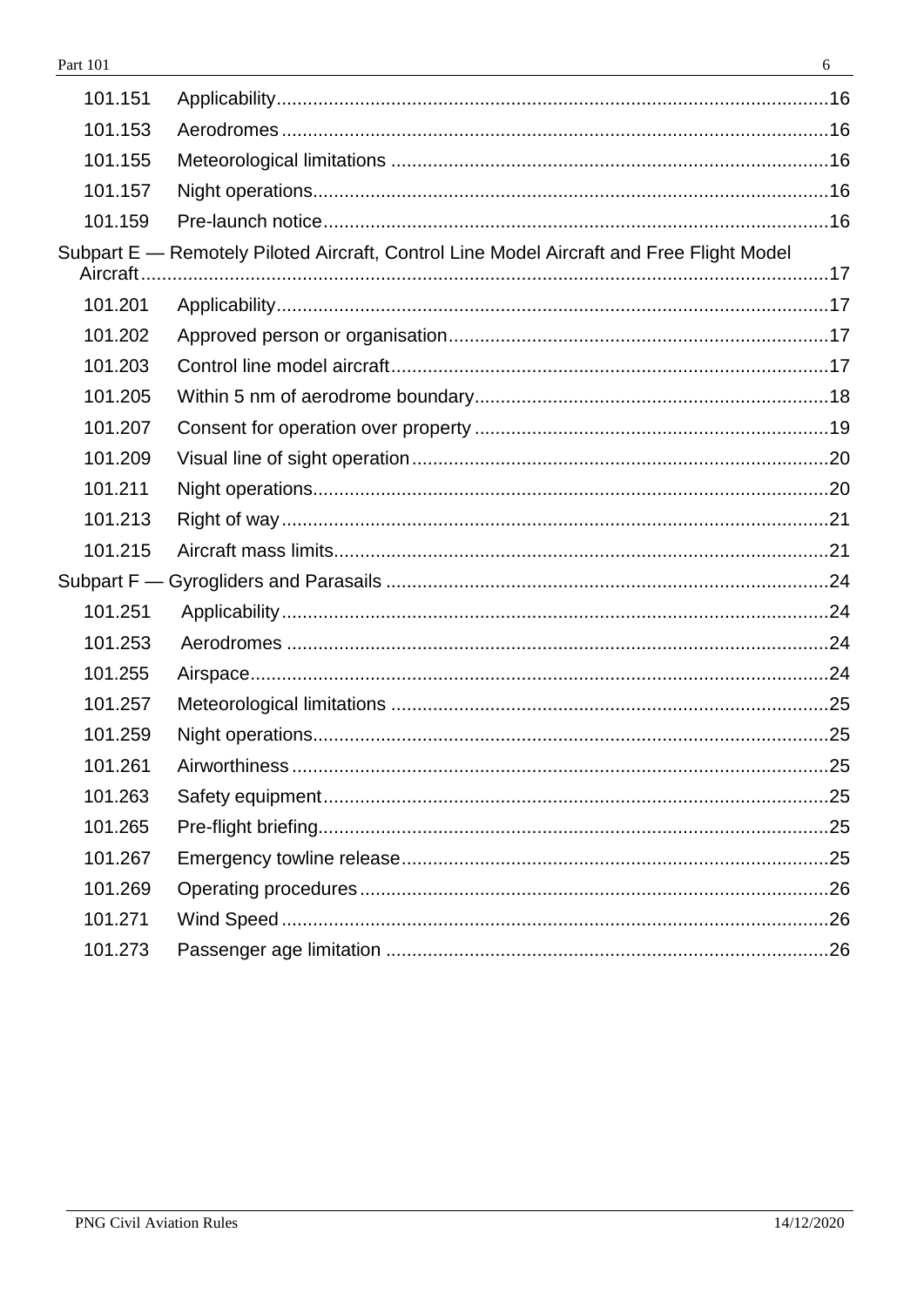## <span id="page-6-0"></span>**Subpart A — General**

## **101.1 Applicability**

Subject to rule  $102.1(a)$ , this part prescribes rules governing the operation of—

- (1) moored balloons and kites:
- (2) free balloons:
- (3) rockets:
- (4) remotely piloted aircraft, control line model aircraft, and free flight model aircraft:
- (5) gyrogliders and parasails.

## <span id="page-6-1"></span>**101.3 Definitions**

In this Part:

**Aerodrome** means an aerodrome that is promulgated in the current PNG AIP:

**Controlled aerodrome** means an aerodrome at which air traffic control service is being provided:

**Control line model aircraft** means a model aircraft primarily controlled in flight by a single or multiple wire system operated by the person flying the aircraft and restricted to circular flight about a central point:

**Free Balloon** means a pilotless balloon without propulsion in free flight, having a gas capacity greater than  $1.5 \text{ m}^3$ :

**Free flight model aircraft** means a model aircraft with a maximum wing loading of 62 g/dm<sup>2</sup> (20)  $oz/ft<sup>2</sup>$ ), with a flight path that, once launched, is uncontrollable:

**Gyroglider** means a ground or water towed non-power-driven heavier-than-air aircraft supported in flight by the reaction of the air on one or more rotors which rotate freely on substantially vertical axes, capable of carrying a person or persons:

**Heavy free balloon** means a free balloon, that—

- (1) carries a payload with—
	- (i) a combined mass of 6 kg or more; or
	- (ii) a payload package of 3 kg or more; or
	- (iii) a payload package of 2 kg or more with an area density of more than 13  $g/cm^2$ ; and
- (2) uses a rope or other device for suspension of the payload that requires an impact force of 230 N or more to separate the suspended payload from the balloon:

Kite means a pilotless aerodyne without propulsion that is tethered to a fixed point, or is hand held, and is sustained by the wind:

**Medium free balloon** means a free balloon, that—

- (1) carries a payload of 2 or more payload packages with a combined mass of—
	- (i) more than 4 kg; and
	- (ii) less than 6 kg; and
- (2) does not meet any of the criteria specified in the definition of the term heavy balloon: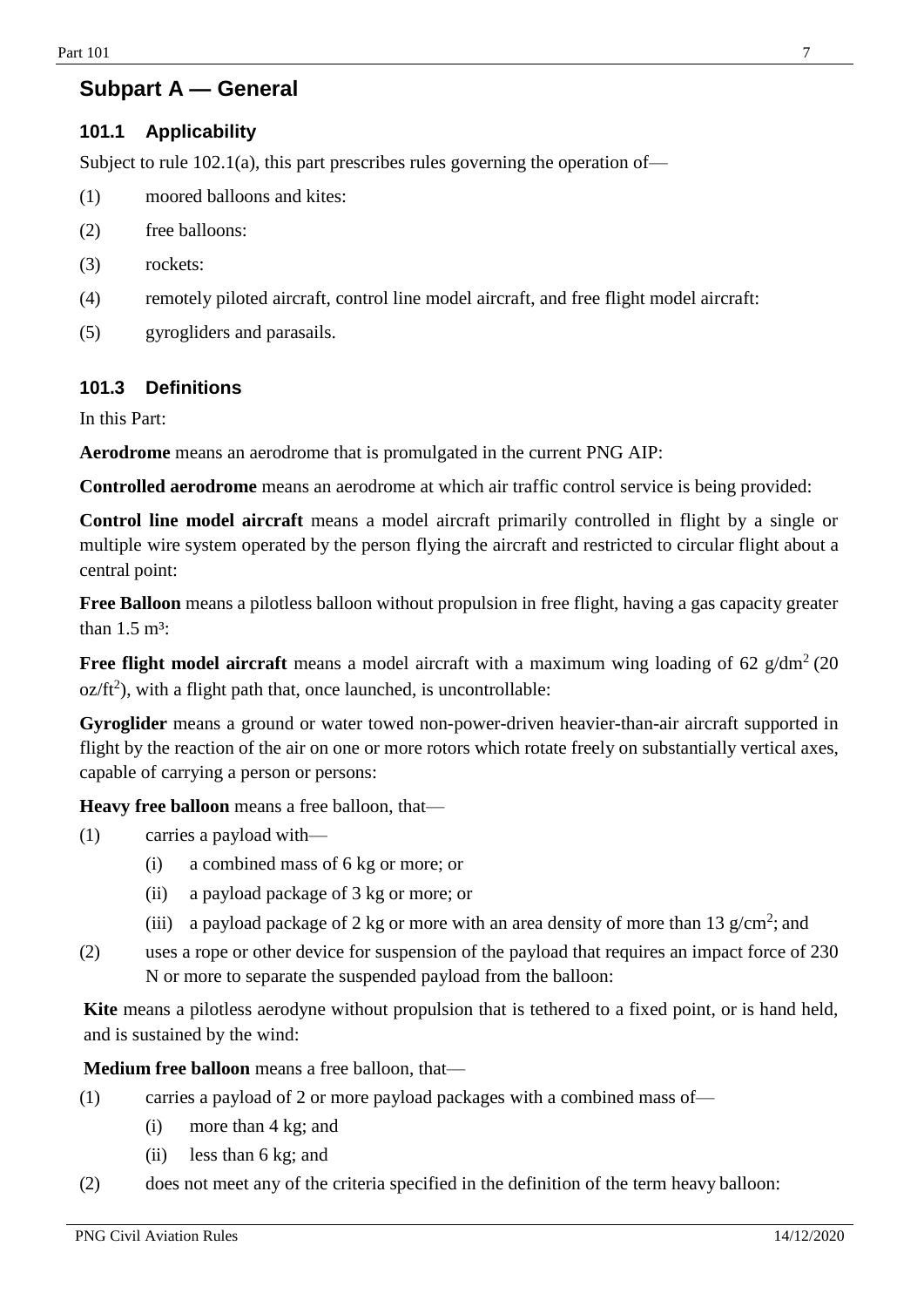**Model aircraft** means control line model aircraft or free flight model aircraft but does not include radio controlled model aircraft:

**Moored balloon** means a pilotless balloon that is moored to the surface of the earth or to an object on the surface of the earth, that has a maximum diameter of more than 1.5 m or a gas capacity of more than  $3 \text{ m}^3$ :

**Parasail** means an aerodyne, having the general form of an open, circular parachute carrying a person or persons towed behind a vehicle or motorboat to sustain flight:

**Remotely piloted aircraft** means an unmanned aircraft that is piloted from a remote station and-

- (1) includes a radio controlled model aircraft and autonomous aircraft; but
- (2) does not include a control line model aircraft or a free flight model aircraft:

**Rocket** means a pilotless vehicle propelled by a system that contains all the ingredients needed to form its own jet other than-

- (1) an aerial firework; or
- (2) a rocket propelled by a model rocket motor of size A-D which achieves no more than 20 Newton- seconds of total impulse:

**Shielded operation** means an operation within 100 m of, and below the top of, a natural or man-made object.

## <span id="page-7-0"></span>**101.5 Registration**

- (a) The requirements in Part 47 do not apply to unmanned aircraft, rockets, gyrogliders and parasails.
- (b) Notwithstanding paragraph (a), the requirements in Part 47 apply to remotely piloted aircraft.

## <span id="page-7-1"></span>**101.7 Restricted, military operating, and danger areas**

- (a) A person must not operate an unmanned aircraft, kite, rocket, gyroglider or parasail within a restricted area designated under Part 71 unless the person has the approval to do so from the administering authority responsible for the restricted area.
- (b) A person must not operate an unmanned aircraft, kite, rocket, gyroglider or parasail within a military operating area designated under Part 71 unless the person has the approval to do so from the administering authority responsible for the military operating area.
- (c) A person must not operate a gyroglider or parasail within a danger area designated under Part 71 unless the person has established that the activity associated with the danger area will not affectthe safety of the gyroglider or parasail.

## <span id="page-7-2"></span>**101.9 Low flying zones**

A person must not operate any of the following within a low flying zone designated under Part 71:

- (1) an unmanned aircraft:
- (2) a rocket:
- (3) a gyroglider:
- (4) a parasail.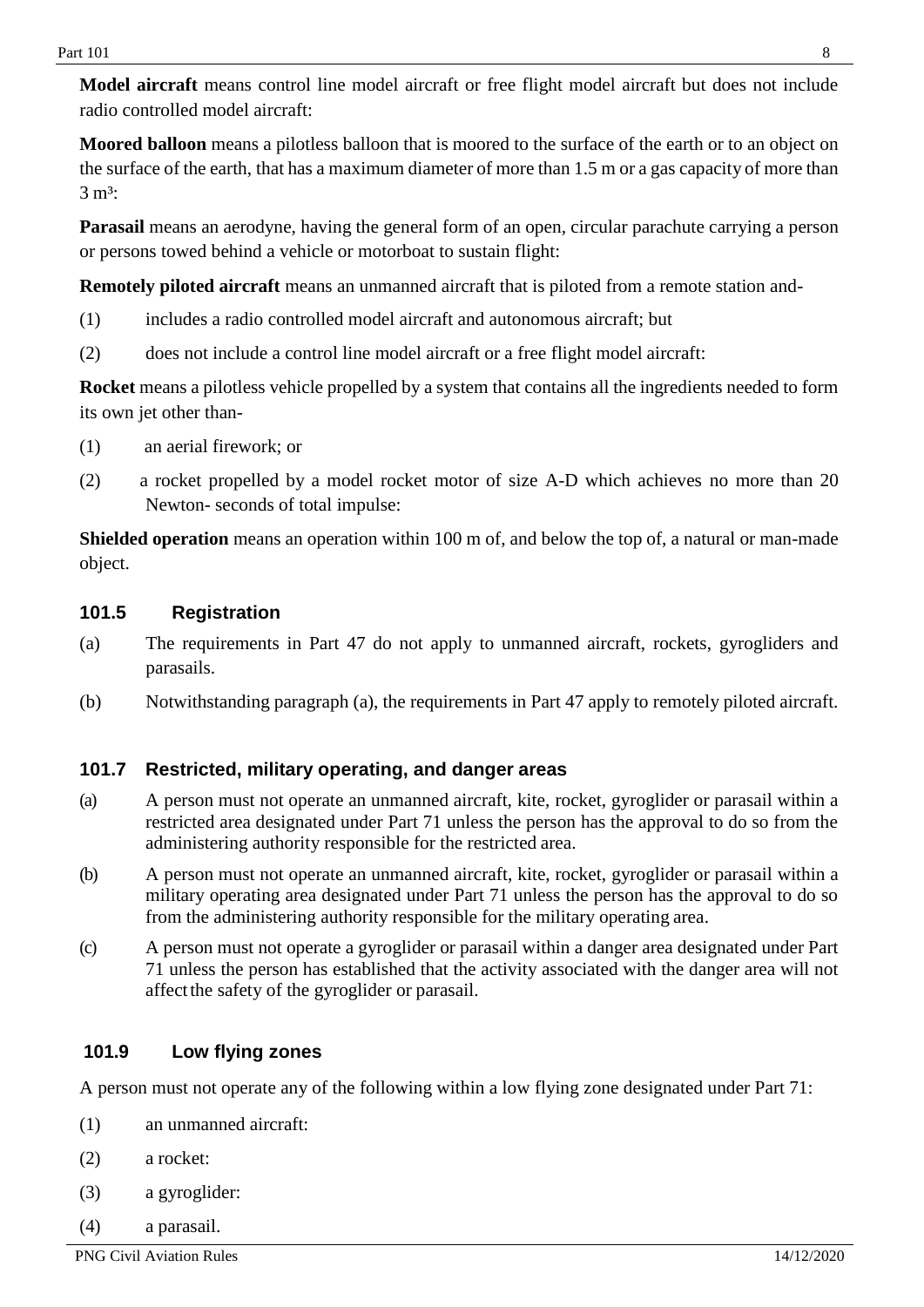## <span id="page-8-0"></span>**101.11 Controlled airspace**

A person must not operate any of the following in controlled airspace without prior authorisation from the ATC unit responsible for that airspace unless the operation is a shielded operation:

- (1) an unmanned aircraft:
- (2) a rocket:
- (3) a gyroglider:
- (4) a parasail.

## <span id="page-8-1"></span>**101.12 Airspace knowledge**

- (a) This rule applies to a person who operates any of the following:
	- (1) an unmanned aircraft:
	- (2) a rocket:
	- (3) a gyroglider:
	- (4) a parasail.
- (b) Subject to paragraph (c), a person to whom this rule applies must-
	- (1) ensure that before each flight, the person is familiar with the airspace designation under Part 71 and any applicable airspace restrictions in place in the area of intended operation; or
	- (2) conduct the operation under the direct supervision of a person who has knowledge of and is familiar with the airspace designation under Part 71 and any applicable airspace restrictions in place in the area of intended operation;
- (c) A person who intends to operate an unmanned aircraft, prior to conducting operations, must be able to demonstrate, in a manner and to a standard acceptable to the Director —
	- (1) basic knowledge of airspace designation under Part 71; and
	- (2) any applicable airspace restrictions in place in the area of intended operation.

## <span id="page-8-2"></span>**101.13 Hazard and risk minimisation**

A person operating any of the following must take all practicable steps to minimise hazards to persons, property and other aircraft:

- (1) an unmanned aircraft:
- (2) a rocket:
- (3) a gyroglider:
- (4) a parasail: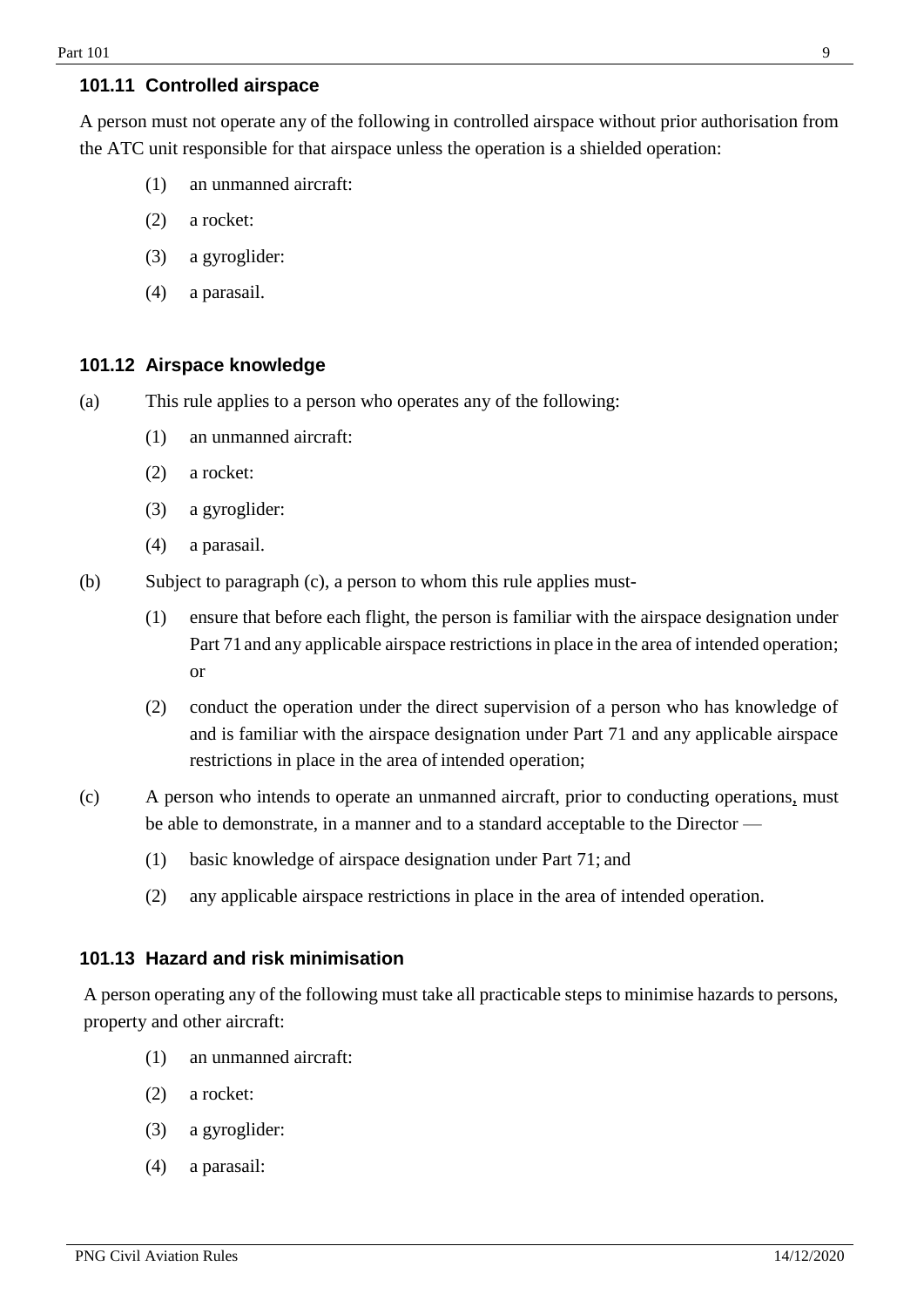## <span id="page-9-0"></span>**101.15 Dropping of articles**

A person operating any of the following must not allow any object to be dropped in flight if such action creates a hazard to other persons or property:

- (1) an unmanned aircraft:
- (2) a rocket:
- (3) a gyroglider:
- (4) a parasail.

## **101.17 Notification and reporting of occurrences**

- (a) A remote pilot-in-command, or if that person is unable, the holder of the unmanned aircraft authorisation or unmanned aircraft operator certificate issued under the rules, must notify the Director as soon as practicable, after an incident involving:
	- (i) serious injury to any person; or
	- (ii) damage to any property other than the unmanned aircraft.
- (b) The notification required in paragraph (a)(i) must be provided in manner acceptable to the Director.
- (c) The details of the notifiable incidents in paragraph (a) must be provided to the Director on form CA005 prescribed in Part 12, or by a means acceptable to the Director.

## **101.19 Approval of areas for operation of unmanned aircraft**

- (a) A person may apply to the Director for the approval of an area as an area for the operation of:
	- (1) unmanned aircraft generally, or for a particular category of unmanned aircraft, and such approval when granted;
		- (i) will have effect from the time and date specified in the approval contained in the written notice issued to the applicant by the Director: or
		- (ii) will have effect for a particular period, including a period of less than 1 day, or longer, as specified by the Director.
		- (iii) may be subject to conditions imposed by the Director in the interests of aviation safety.
	- (2) Details of an approval granted by the Director under paragraph (1), will be published, including any conditions, in accordance with the Part 175 requirements for the publication of aeronautical information.
- (b) The Director may revoke the approval of an area, or change the conditions that apply to such an approval, in the interests of aviation safety and security, and-
	- (1) publish details of any such revocation or change in accordance with the requirements for publication of aeronautical information of Part 175; and
	- (2) make available written notice of the revocation or change to the person who:
		- (i) applied for the approval of the area; or
		- (ii) currently holds the office, if the person who applied for the approval as an officer of an organization concerned with unmanned aircraft, no longer holds that office.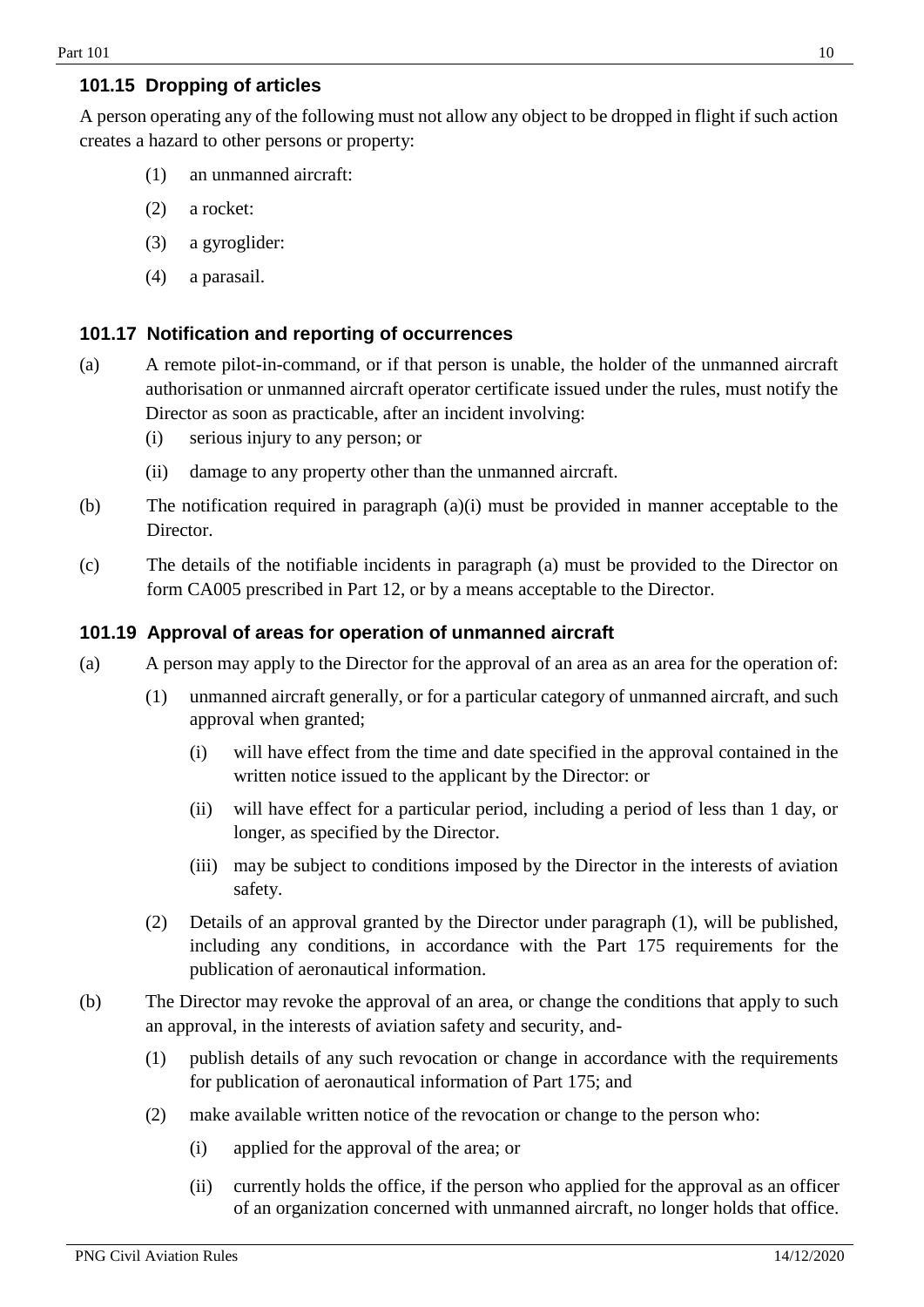## <span id="page-10-0"></span>**Subpart B — Moored Balloons and Kites**

## <span id="page-10-1"></span>**101.51 Applicability**

This Subpart prescribes rules governing the operation of moored balloons and kites.

#### <span id="page-10-2"></span>**101.53 Aerodrome area**

A person shall not operate a moored balloon or kite—

- (1) on or over any active aircraft movement area of an aerodrome; or
- (2) on or over any runway or runway strip area.

### <span id="page-10-3"></span>**101.55 Aerodrome boundary**

Except for a shielded operation, a person shall not operate a moored balloon or kite within 4 km of an aerodrome boundary unless—

- (1) the balloon or kite does not exceed 400 feet AGL; and
- (2) the balloon or kite remains at least 400 feet vertically below cloud; and
- (3) the horizontal visibility is not less than 4 km; and
- (4) if the aerodrome is a controlled aerodrome, they have an ATC authorisation; and
- (5) if the aerodrome is an uncontrolled aerodrome, the operation is performed in accordance with an agreement established with the aerodrome operator.

#### <span id="page-10-4"></span>**101.57 Airspace**

- (a) Except for a shielded operation, a person operating a moored balloon or kite at a height of more than 400 feet AGL shall—
	- (1) operate in a danger area designated for that purpose under Part 71; or
	- (2) operate in accordance with the restrictions specified in paragraph (b).
- (b) Each person operating a moored balloon or kite at a height of more than 400 feet AGL outside of a danger area shall ensure that—
	- (1) the balloon or kite remains more than 4 km from any aerodrome boundary; and
	- (2) the balloon or kite remains within Class F airspace; and
	- (3) the weight of the kite does not exceed 15 kg; and
	- (4) the balloon or kite remains at least 400 feet vertically below cloud; and
	- (5) the horizontal visibility is not less than 4 km; and
	- (6) they provide the following information to the Papua New Guinea NOTAM office at least 24 hours before the operation:
		- (i) their name, address and telephone numbers:
		- (ii) the date, time and duration of the operation:
		- (iii) a brief description of the moored balloon or kite, including size and predominant colour:
		- (iv) the weight of the moored balloon or kite:
		- (v) the height to which the moored balloon or kite will be operated.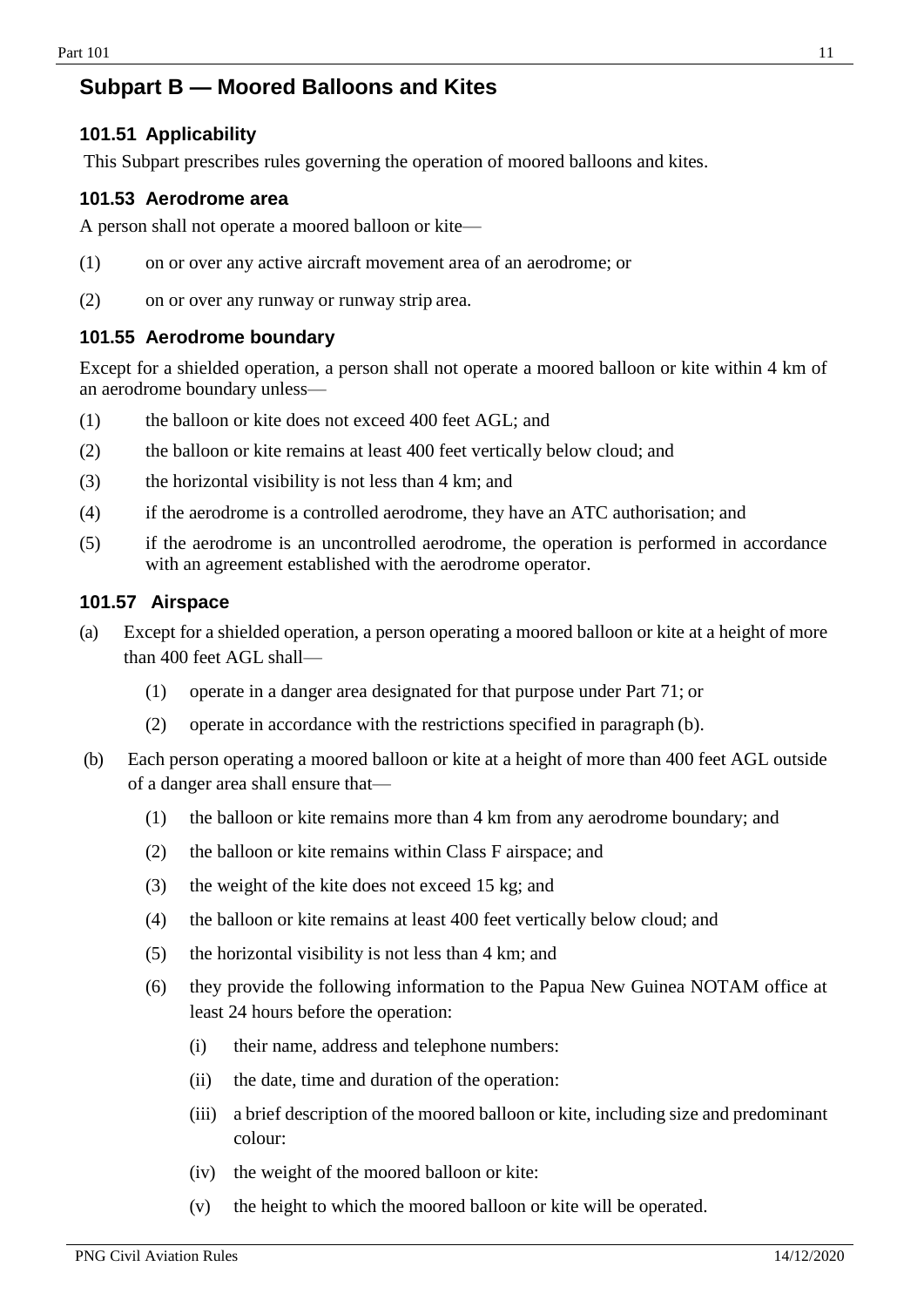#### <span id="page-11-0"></span>**101.59 Night operation**

A person shall not operate a moored balloon or kite at night.

#### <span id="page-11-1"></span>**101.61 Balloon mooring line marking**

A person shall not operate a moored balloon by day unless the mooring lines have coloured streamers or pennants attached at intervals of not more than 15 m commencing no more than 150 feet above ground level and visible for at least 1 nm.

## <span id="page-11-2"></span>**101.63 Balloon rapid deflation device**

A person shall not operate a moored balloon unless it contains a device that will automatically and rapidly deflate the balloon if it escapes from its moorings.

#### <span id="page-11-3"></span>**101.65 Balloon escape**

Each person operating a moored balloon that escapes from its mooring without the deflation device functioning properly shall immediately notify the nearest ATS unit of—

- (1) the original location of the balloon; and
- (2) the time the balloon broke free; and
- (3) the estimated flight path of the balloon.

## <span id="page-11-4"></span>**Subpart C — Free Balloons**

#### <span id="page-11-5"></span>**01.101 Applicability**

This Subpart prescribes rules governing the operation of free balloons.

#### <span id="page-11-6"></span>**101.103 Meteorological limitations**

Except where authorised by the appropriate ATS, a person shall not operate a heavy free balloon at or through any altitude below 60 000 feet pressure-altitude at which—

- (1) there are clouds or obscuring phenomena of more than four-eighths coverage; and
- (2) the horizontal visibility is less than 8 km; and
- (3) unauthorised entry into airspace of another State's territory is imminent.

#### <span id="page-11-7"></span>**101.105 Operating limitation**

A person shall not release a heavy or medium free balloon in a manner that will cause it to fly—

- (1) below 1000 feet over a congested area of a city, town, or settlement; or
- (2) over an open-air assembly of persons.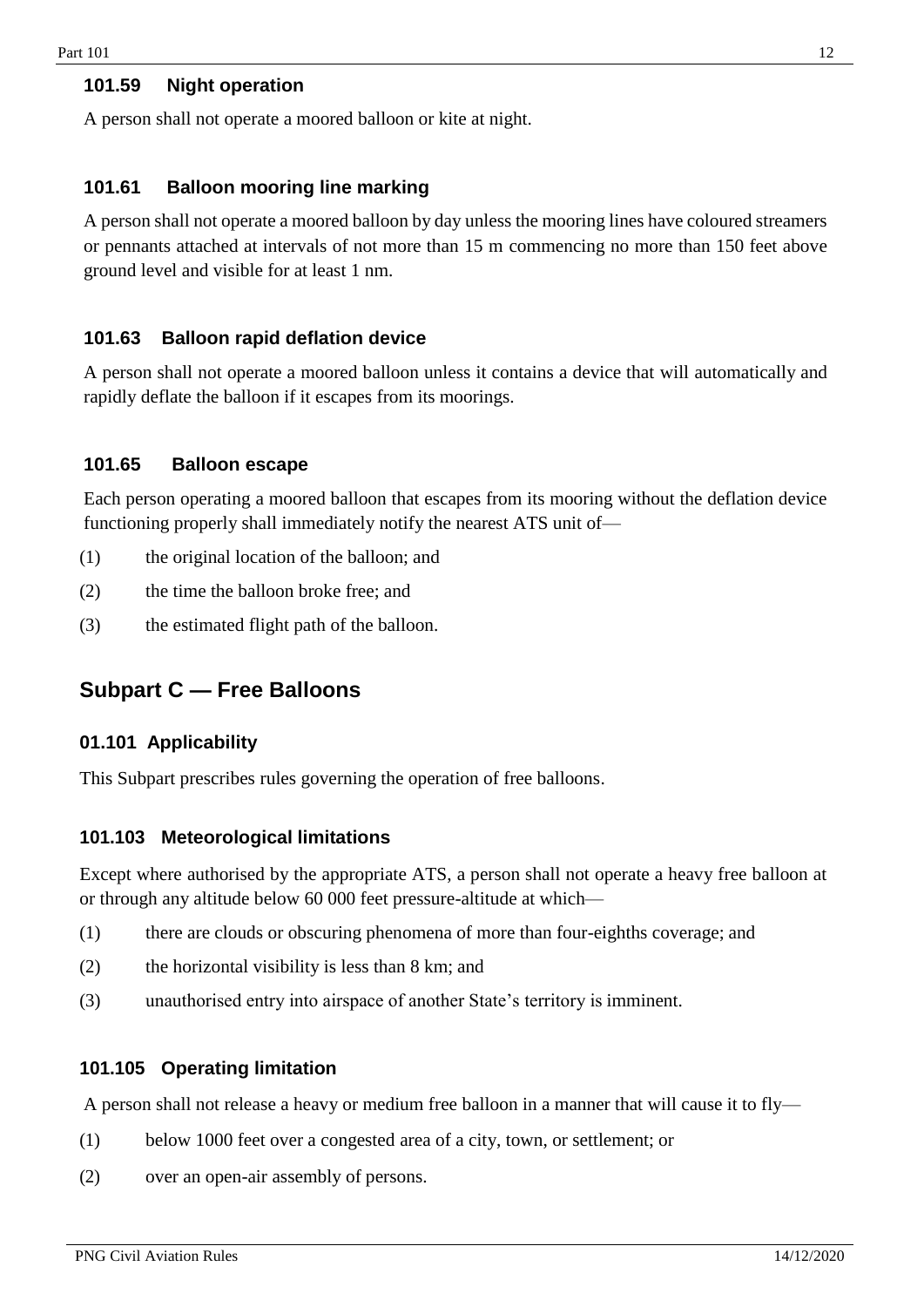## <span id="page-12-0"></span>**101.107 Equipment**

A person shall not operate a heavy free balloon unless—

- (1) it is equipped with—
	- (i) at least two payload flight-termination devices or systems, whether automatic or by telemetry, that operate independently of each other; and
	- (ii) in an area where ground-based SSR equipment is in use, a secondary surveillance radar transponder, with an altitude reporting capability, which is continuously operating on an assigned code, or which can be turned on when necessary by the tracking station; and
- (2) for polyethylene zero pressure balloons, at least two methods, systems, devices, or combinations thereof, that function independently of each other and are employed for terminating the flight of the balloon envelope; and
- (3) the balloon envelope is equipped with—
	- (i) at least one radar reflective device; or
	- (ii) radar reflective material that will present an echo to surface radar operating in the 200 MHz to 2,700 MHz frequency range.

#### <span id="page-12-1"></span>**101.109 Termination**

Each person operating a heavy free balloon shall activate the respective termination devices required by  $101.107(1)(i)$  and (2) to terminate the flight where—

- (1) meteorological conditions are less than those prescribed in 101.103; or
- (2) further operation is hazardous to other air traffic or to persons and property on the surface; or
- (3) unauthorised entry into airspace of another State's territory is imminent.

#### <span id="page-12-2"></span>**101.111 Night operations**

A person shall not operate a heavy free balloon below 60 000 feet pressure-altitude at night unless the balloon and its attachments and payload, whether or not they become separated during the operation, are each equipped with lights that—

- (1) are visible at a distance of at least 5 nm; and
- (2) have a flash frequency of between 40 and 100 cycles per minute; and
- (3) each have their own power supply.

#### <span id="page-12-3"></span>**101.113 Trailing antenna**

A person shall not operate a free balloon that is equipped with a trailing antenna that requires a force of more than 230 N to break it at any point unless the antenna has coloured pennants or streamers that—

- (1) are attached at not more than 15 m intervals; and
- (2) are visible at a distance of at least 1 nm.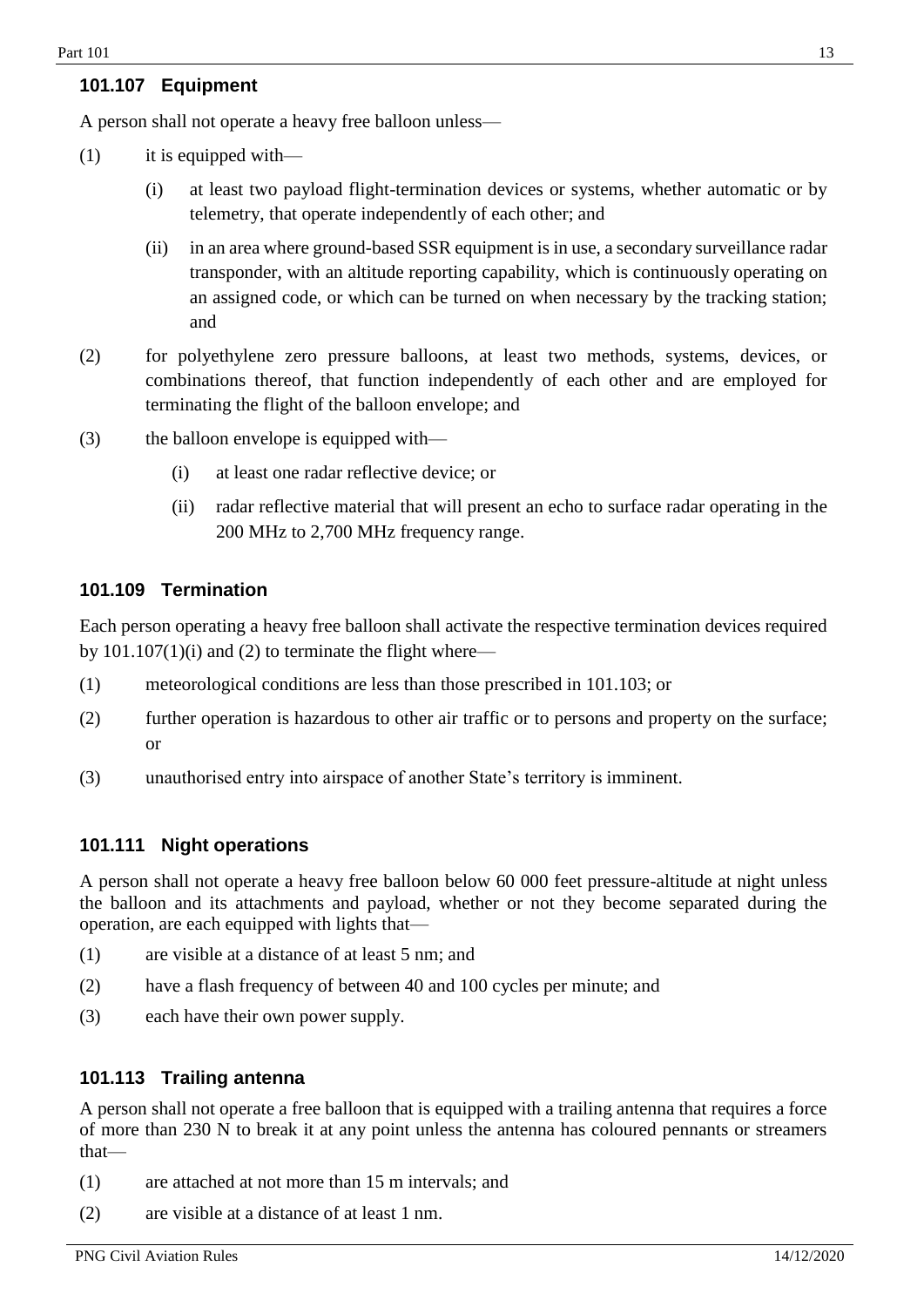### <span id="page-13-0"></span>**101.115 Suspension device**

A person shall not operate a heavy free balloon that is equipped with a suspension device more than 15 m long, other than a highly coloured open parachute, by day below 60 000 feet pressure-altitude unless the suspension device—

- (1) is coloured in alternate bands of high visibility colours; or
- (2) has coloured pennants or streamers attached which are visible for at least 1 nm.

## <span id="page-13-1"></span>**101.117 Pre-launch notice**

- (a) Except as provided in paragraph (b), a person shall not launch a medium or heavy free balloon unless they provide the following information to the Papua New Guinea NOTAM office at least 24 hours prior to the estimated launch time:
	- (1) their name and telephone number:
	- (2) the balloon identification or project code name:
	- (3) the balloon classification and description including—
		- (i) the length and diameter of the balloon; and
		- (ii) the length of the suspension device; and
		- (iii) the weight of the payload; and
		- (iv) the length of the trailing antenna:
	- (4) the SSR code as applicable:
	- (5) the location of the launch site:
	- (6) the estimated time of launch, or time of commencement and completion of multiple launches:
	- (7) the number of balloons to be launched or, for multiple launches, the scheduled interval between launches:
	- (8) the expected direction of ascent:
	- (9) the estimated time to reach cruising level or to pass 60 000 feet pressure-altitude, whichever is lower:
	- (10) the planned cruising levels (pressure-altitude):
	- (11) the planned duration of the flight:
	- (12) the estimated time and location of impact with the surface of the earth.
- (b) A person operating a medium or heavy free balloon for solar or cosmic disturbance investigations involving a critical time element may supply the information in paragraph (a) not less than 30 minutes prior to the estimated time of commencement.
- (c) Where there are changes to the information supplied under paragraph (a), the operator shall forward the changes to the Papua New Guinea NOTAM office, at least 6 hours prior to the projected launch time.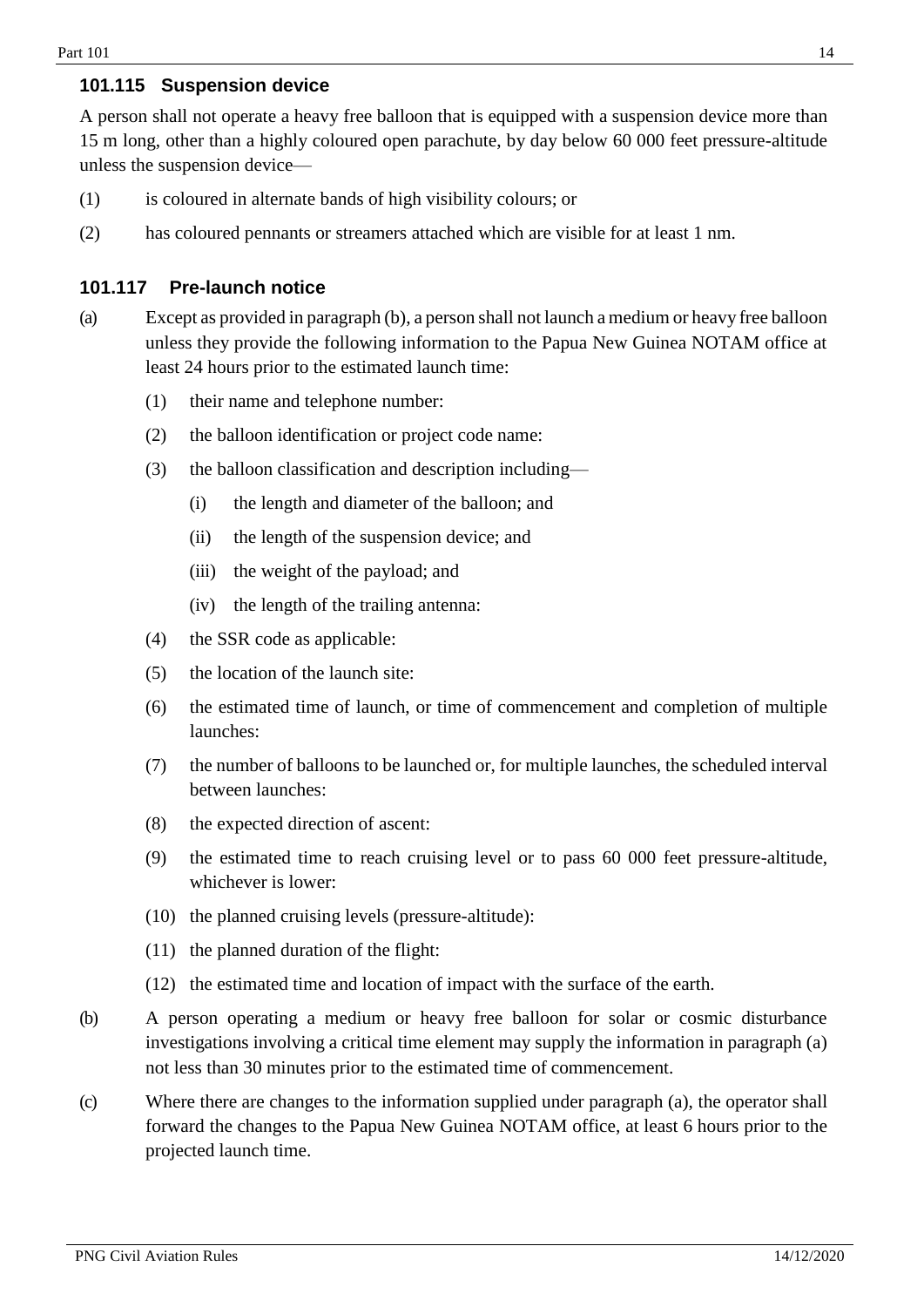## <span id="page-14-0"></span>**101.119 Launch notice**

Each person operating a medium or heavy free balloon shall notify the nearest ATS unit of the following information immediately after the balloon is launched:

- (1) the balloon flight identification:
- (2) the launch site:
- (3) the actual time of launch:
- (4) the estimated time at which 60 000 feet pressure-altitude will be passed, or the estimated time at which the cruising level will be reached if at or below 60 000 feet, and the estimated location:
- (5) any changes to the information provided under  $101.117(a)(7)$  or  $(8)$ .

## <span id="page-14-1"></span>**101.121 Cancellation notice**

Each person who has provided a pre-launch notice in accordance with 101.117 who subsequently cancels the operation shall immediately notify the ATS unit of the cancellation.

## <span id="page-14-2"></span>**101.123 Balloon position reports**

Each person operating a medium or heavy free balloon shall—

- (1) unless otherwise required by the ATS unit, monitor the course of the balloon and record its position at least every 2 hours; and
- (2) forward any balloon position reports requested by the ATS; and
- (3) immediately notify the nearest ATS unit when a balloon position report is not recorded for any 2 hour period of flight. This notification shall include—
	- (i) the last recorded position; and
	- (ii) any revision of the forecast trajectory; and
- (4) immediately notify ATS when tracking of the balloon is re-established.

#### <span id="page-14-3"></span>**101.125 Pre-descent position report**

Each person operating a medium or heavy free balloon shall provide the following information to the nearest ATS unit not less than one hour before the beginning of the planned descent:

- (1) the current geographical position:
- (2) the current altitude:
- (3) where applicable, the forecast time of penetration of 60 000 feet pressure-altitude:
- (4) the forecast descent trajectory:
- (5) the forecast time and location of the impact with the surface of the earth.

#### <span id="page-14-4"></span>**101.127 Completion of operation**

Each person operating a medium or heavy free balloon shall notify the nearest ATS unit when the operation has ended.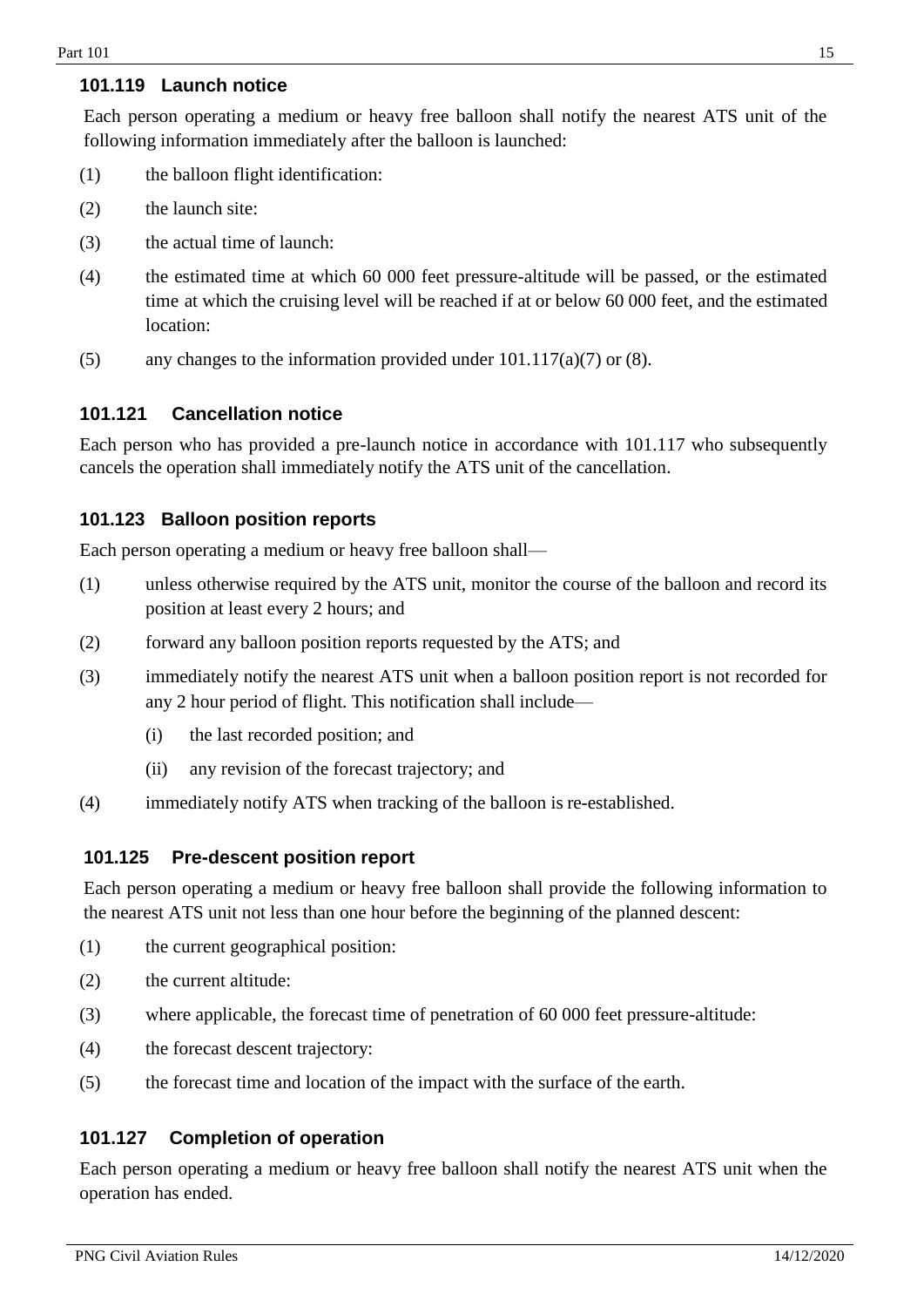## <span id="page-15-0"></span>**Subpart D — Rockets**

## <span id="page-15-1"></span>**101.151 Applicability**

This Subpart prescribes rules governing the operation of rockets.

#### <span id="page-15-2"></span>**101.153 Aerodromes**

- (a) Except as provided in paragraph (b), a person shall not operate a rocket on or within 4 km of an aerodrome boundary.
- (b) A person may operate a rocket within 4 km of an aerodrome boundary providing—
	- (1) the rocket does not fly above 400 feet AGL; and
	- (2) at uncontrolled aerodromes, it is operated in accordance with an agreement with the aerodrome operator; and
	- (3) at controlled aerodromes, it is operated in accordance with an authorisation from ATC; and
	- (4) it is not operated on or over any active aircraft movement area of an aerodrome; and
	- (5) it is not operated on or over any active runway strip area.
- (c) A person shall not operate a rocket between 4 and 8 km of an aerodrome boundary above 400 feet AGL.

#### <span id="page-15-3"></span>**101.155 Meteorological limitations**

- (a) A person shall not operate a rocket at any altitude where—
	- (1) there are clouds or obscuring phenomena of more than four-eighths coverage; and
	- (2) the horizontal visibility is less than 8 km.
- (b) A person shall not operate a rocket into cloud.

#### <span id="page-15-4"></span>**101.157 Night operations**

A person shall not operate a rocket at night.

#### <span id="page-15-5"></span>**101.159 Pre-launch notice**

A person shall not launch a rocket unless they provide the following information to the Papua New Guinea NOTAM office at least 24 hours prior to launch:

- (1) their name, address, and telephone number or, where there are multiple participants at a single event, the name, address, and telephone number of the person whose duties include co- ordination of the launch data estimates required by paragraphs (2), (3), and (4) of this ruleand co-ordinating the launch event:
- (2) the estimated number of rockets to be operated:
- (3) the estimated size and the estimated weight of each rocket:
- (4) the estimated highest altitude or flight level to which each rocket will be operated:
- (5) the location of the operation:
- (6) the date, time, and duration of the operation:
- (7) any other relevant information requested by the person to whom notification is given.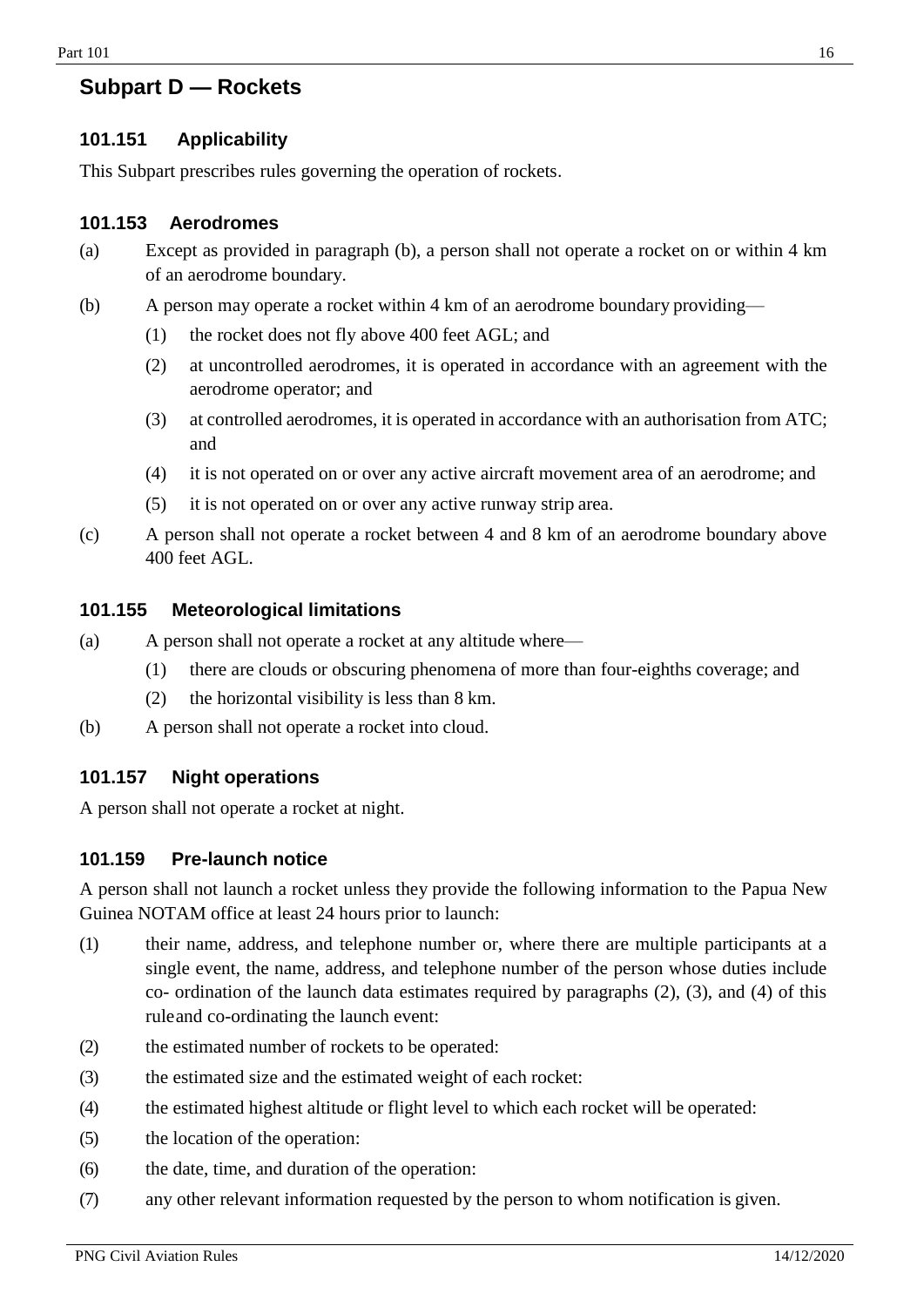## <span id="page-16-0"></span>**Subpart E — Remotely Piloted Aircraft, Control Line Model Aircraft and Free Flight Model Aircraft**

## <span id="page-16-1"></span>**101.201 Applicability**

Subject to rule 102.1(a), this Subpart applies to -

- (1) remotely piloted aircraft; and
- (2) control line model aircraft; and
- (3) free flight model aircraft.

## <span id="page-16-2"></span>**101.202 Approved person or organisation**

In this Subpart**,** an approved person or organisation means a person or organisation—

- (a) having appropriate:
	- (1) expertise in the design or construction of remotely piloted aircraft; or
	- (2) qualifications and experience in the operation of remotely piloted aircraft; or
	- (3) knowledge of airspace designations and restrictions; and
- (b) who has been approved by the Director to perform one or more of the following specified functions:
	- (1) issuing a pilot qualification for operating remotely piloted aircraft; or
	- (2) appointing persons to give instruction to operators of remotely piloted aircraft; or
	- (3) authorising a person to notify the aeronautical information service provider, for the issue of a NOTAM of remotely piloted aircraft operations; or
	- (4) for remotely piloted aircraft greater than 10kg;
		- i. authorising the construction and modification; or
		- ii. inspecting and approving the construction or modification; or
		- iii. authorising the operation; or
- (c) conducting aviation training and assessments under the provisions of an unmanned aircraft training organisation certificate issued under Part 141.

#### <span id="page-16-3"></span>**101.203 Control line model aircraft**

A person must not operate a control line model aircraft with a single or multiple wire system longer than 30 m.

## **101.204 Remotely piloted aircraft above 400ft AGL**

- (a) A person must not operate a remotely piloted aircraft at a height greater than 400ft AGL unless the operation is conducted —
	- (1) by an approved person or organisation; or
	- (2) under the provisions of an authorisation or certificate issued under Part 102.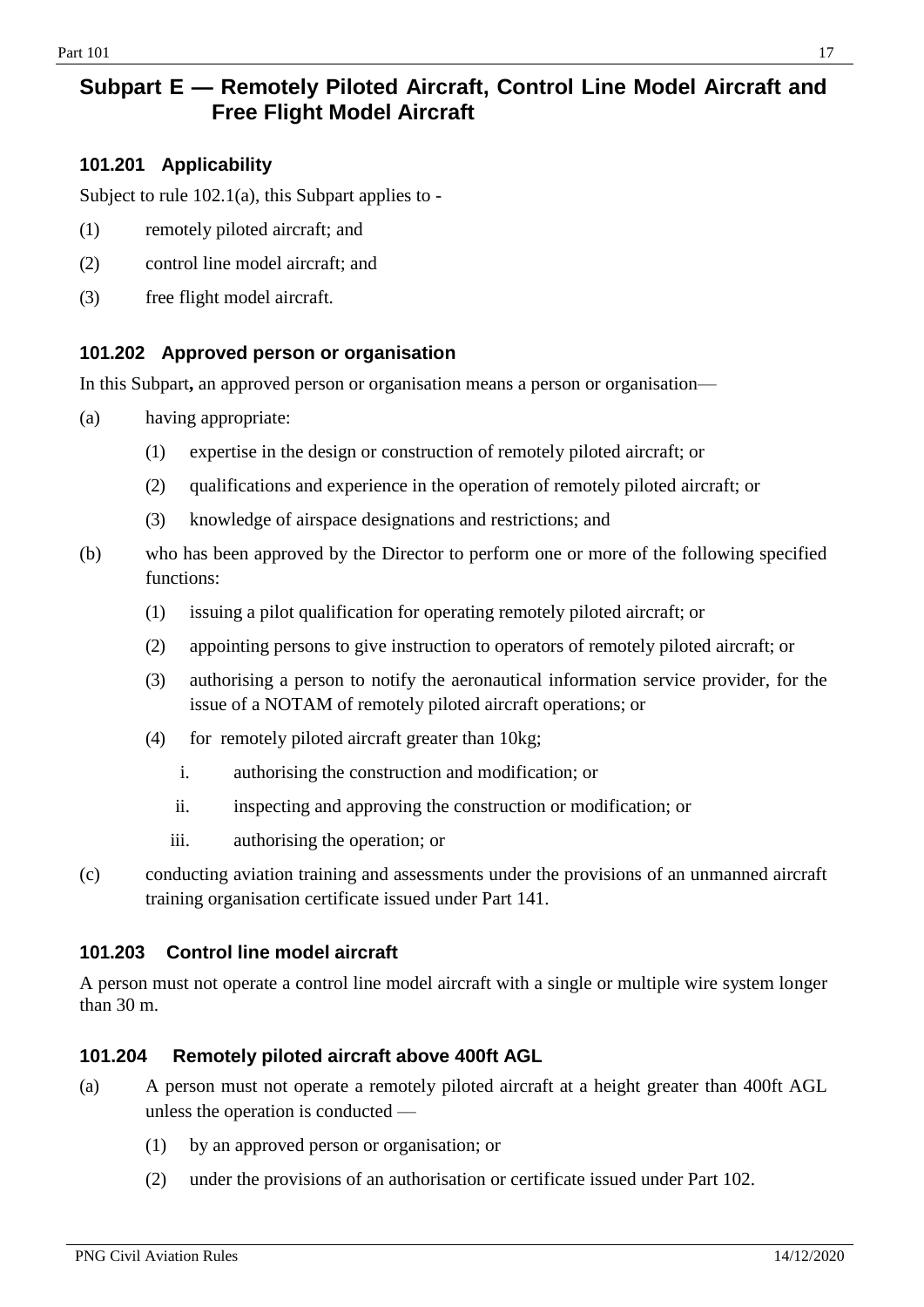## <span id="page-17-0"></span>**101.205 Within 5 nm of aerodrome boundary**

- (a) A person must not operate a remotely piloted aircraft on or within 5 nm of the boundary of—
	- (1) an uncontrolled aerodrome, unless—
		- (i) the operation is undertaken in accordance with an agreement with the aerodrome operator; and
		- (ii) in the case of a free flight model aircraft, it is launched downwind of an active runway; and
		- (iii) in the case of a remotely piloted aircraft-
			- (A) each pilot has an observer in attendance while the aircraft is in flight; and
			- (B) the aircraft is not operated at a height of more than 400 feet above ground level unless the operator has been approved by the Director to operate the aircraft above 400 feet above ground level; and
	- (2) a controlled aerodrome, unless it is operated in accordance with:
		- (i) an authorisation from the relevant ATC unit; and
		- (ii) rule 101.223 if the operation is in controlled airspace; and
	- (3) any aerodrome, unless the person is:
		- (i) the holder of, or is under the direct supervision of the holder of, a pilot qualification issued by an approved person or organisation; or
		- (ii) under the direct supervision of a person appointed to give instruction in the operation of remotely piloted aircraft by an approved person organisation;
		- (iii) the holder of a pilot licence or certificate issued under Part 61.
- (b) A person must not operate a remotely piloted aircraft on or over any active—
	- (1) aircraft movement area of an aerodrome; or
	- (2) runway strip area.
- (c) Paragraph (a) does not apply to a shielded operation that is conducted-
	- (1) outside the boundary of the aerodrome; and
	- (2) in airspace that is physically separated from the aerodrome by a barrier that is capable of arresting the flight of the aircraft.

#### **101.206 More than 5 nm from aerodrome boundary and above 400ft AGL**

A person operating a remotely piloted aircraft more than 5 nm from an aerodrome boundary must not operate at a height greater than 400 feet AGL, unless —

- (a) the operation is conducted in accordance with rule 101.204; and
- (b) the operation remains within Class F airspace; and
- (c) the operation is conducted in a Danger Area designated under Part 71; and
- (d) at least 24 hours before the operation, a person authorised by an approved person or organisation, notifies the aeronautical information service provider for the issue of a NOTAM, of the following information: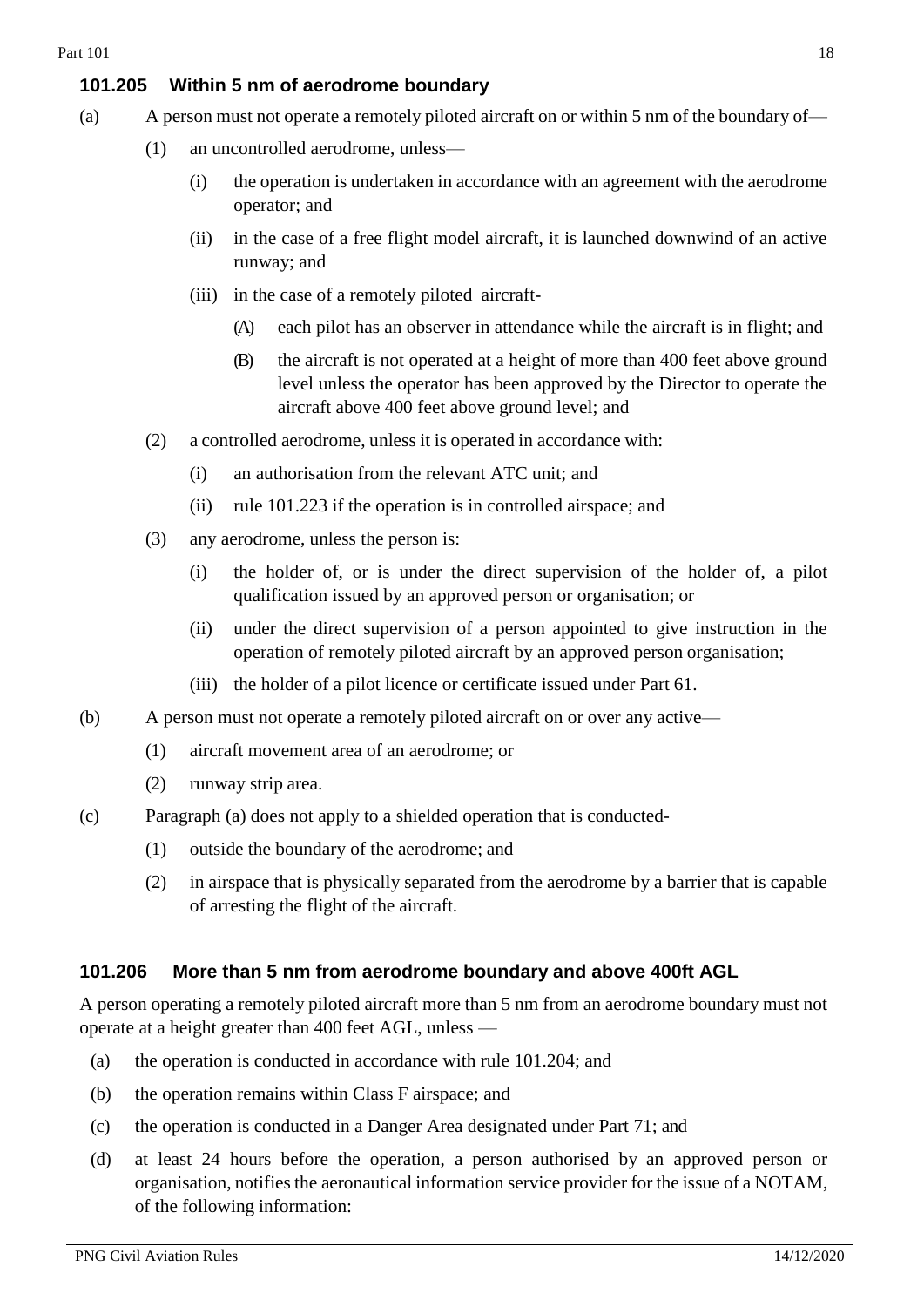- (1) the name, address, and telephone number of the operator:
- (2) the location of the proposed operation:
- (3) the date and time and duration of the proposed operation:
- (4) the maximum height above ground level proposed for aircraft operation.

#### <span id="page-18-0"></span>**101.207 Consent for operation over property**

- (a) A person operating a remotely piloted aircraft must
	- (1) unless operating in a danger area under Part 71, not operate above a property unless prior consent has been obtained from any person occupying that property or the owner of that property; and
	- (2) maintain observation for other aircraft in the surrounding airspace in which the remotely piloted aircraft is operating; and
	- (3) not operate the aircraft at any height greater than 400 feet AGL except in accordance with rule 101.204.
- (b) Nothing in paragraph (a) requires a person to obtain consent from any person if operating under the authority of an approved organisation or under the provisions of an authorisation or certificate issued under Part 102.

#### **101.208 Consent for operation over and near people**

Except for remotely piloted aircraft operations conducted under the authority of an approved organisation as prescribed in rule  $101.207(b)$  —

- (a) No person may operate a remotely piloted aircraft over a person unless that person is:
	- (1) directly participating in or associated with the operation of the remotely piloted aircraft; or
	- (2) located under a covered structure or inside a stationary vehicle that can provide reasonable protection; or
	- (3) a second person not directly associated with the operation of the remotely piloted aircraft, provided the remotely piloted aircraft is operated no closer than 30m or 100ft measured horizontally from that second person.
- (b) Paragraph (a)(1), (a)(2), or (a)(3) do not apply if:
	- (1) the person has given consent for the remotely piloted aircraft to operate in airspace over or near that person; and
	- (2) the remotely piloted aircraft is operated no closer than 15m or 50ft measured horizontally, of that person.
- (c) Paragraph (a)(3) does not apply if that second person is standing behind a fixed wing remotely piloted aircraft while the fixed wing remotely piloted aircraft is performing a takeoff.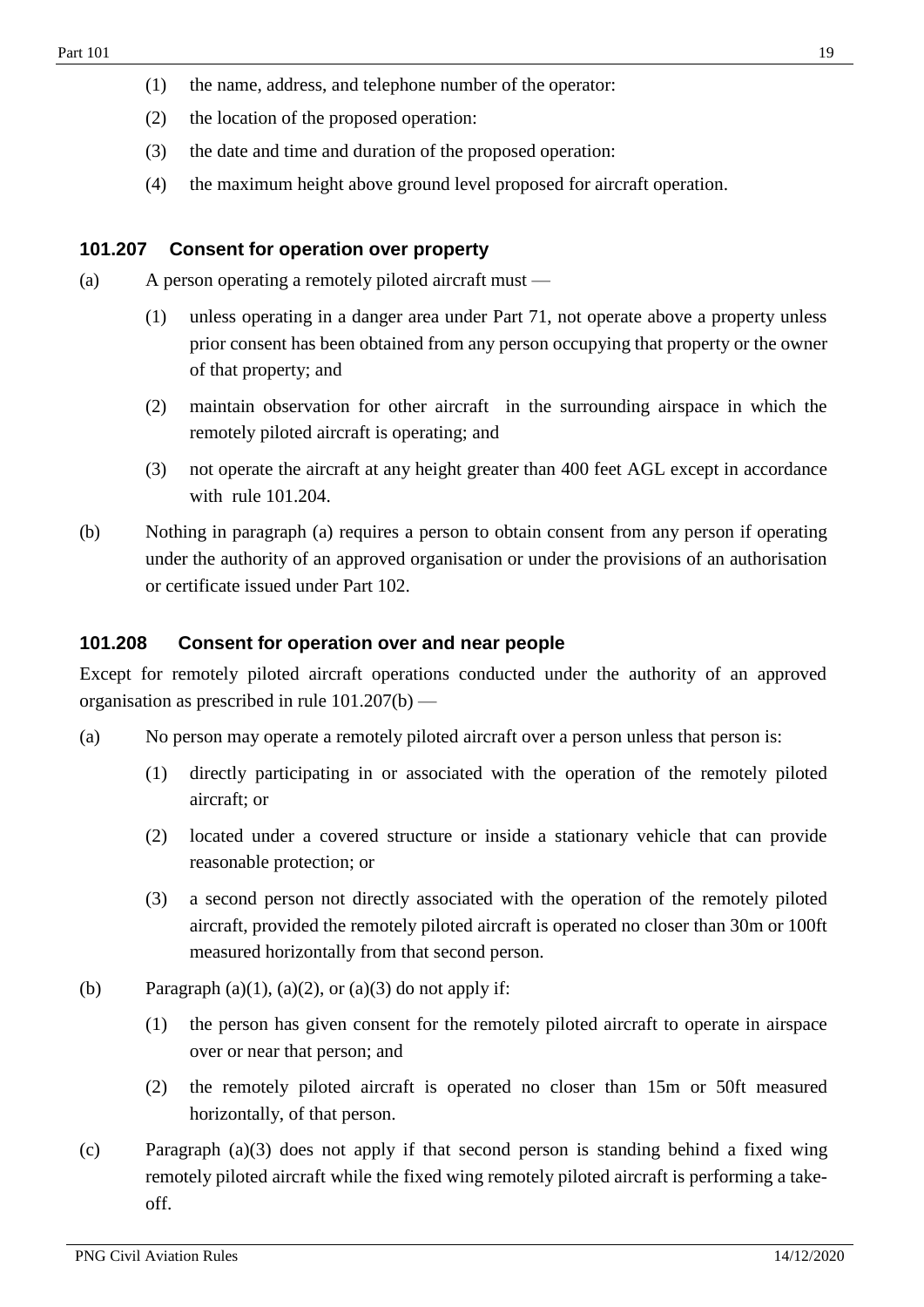## <span id="page-19-0"></span>**101.209 Visual line of sight operation**

- (a) This rule applies to—
	- (1) remotely piloted aircraft:
	- (2) free flight model aircraft.
- (b) A person must not operate an aircraft to which this rule applies in-
	- (1) any area in which the person's view of the surrounding airspace in which the aircraft will operate is obstructed; or
	- (2) meteorological conditions that obstruct the person's ability to maintain visual line of sight of the aircraft.
- (c) A person who operates an aircraft to which this rule applies must at all times-
	- (1) maintain visual line of sight with the aircraft; and
	- (2) be able to see the surrounding airspace in which the aircraft is operating; and
	- (3) operate the aircraft below the cloud base.
- (d) For the purpose of this rule visual line of sight means a straight line along which an observer has a clear view and which may be achieved with the use of—
	- (1) spectacles, contact lenses, or a similar device used to correct subnormal vision of the user to no better than normal vision but not the use of an electronic, mechanical, electromagnetic, optical, or electro-optical instrument; or
	- (2) a first person view system and a trained and competent observer who maintains-
		- (i) visual line of sight of the aircraft; and
		- (ii) sight of the surrounding airspace in which the aircraft is operating; and
		- (iii) direct communication with the person who is operating the aircraft.

#### **101.210 Weather and day limitations**

- (a) A person must not operate a remotely piloted aircraft
	- (1) in or into cloud; or
	- (2) in conditions other than visual meteorological conditions (VMC) unless:
		- (i) otherwise permitted under this Part; or
		- (ii) in accordance with an air traffic control clearance.
- (b) Paragraph (a) does not apply the holder of an authorisation or a certificate issued under Part 102 that permits such operations.

## <span id="page-19-1"></span>**101.211 Night operations**

- (a) A person must not operate a remotely piloted aircraft at night unless the operation is—
	- (1) indoors; or
	- (2) a shielded operation.
- (b) Paragraph (a) does not apply the holder of an authorisation or a certificate issued under Part 102 that permits such operations.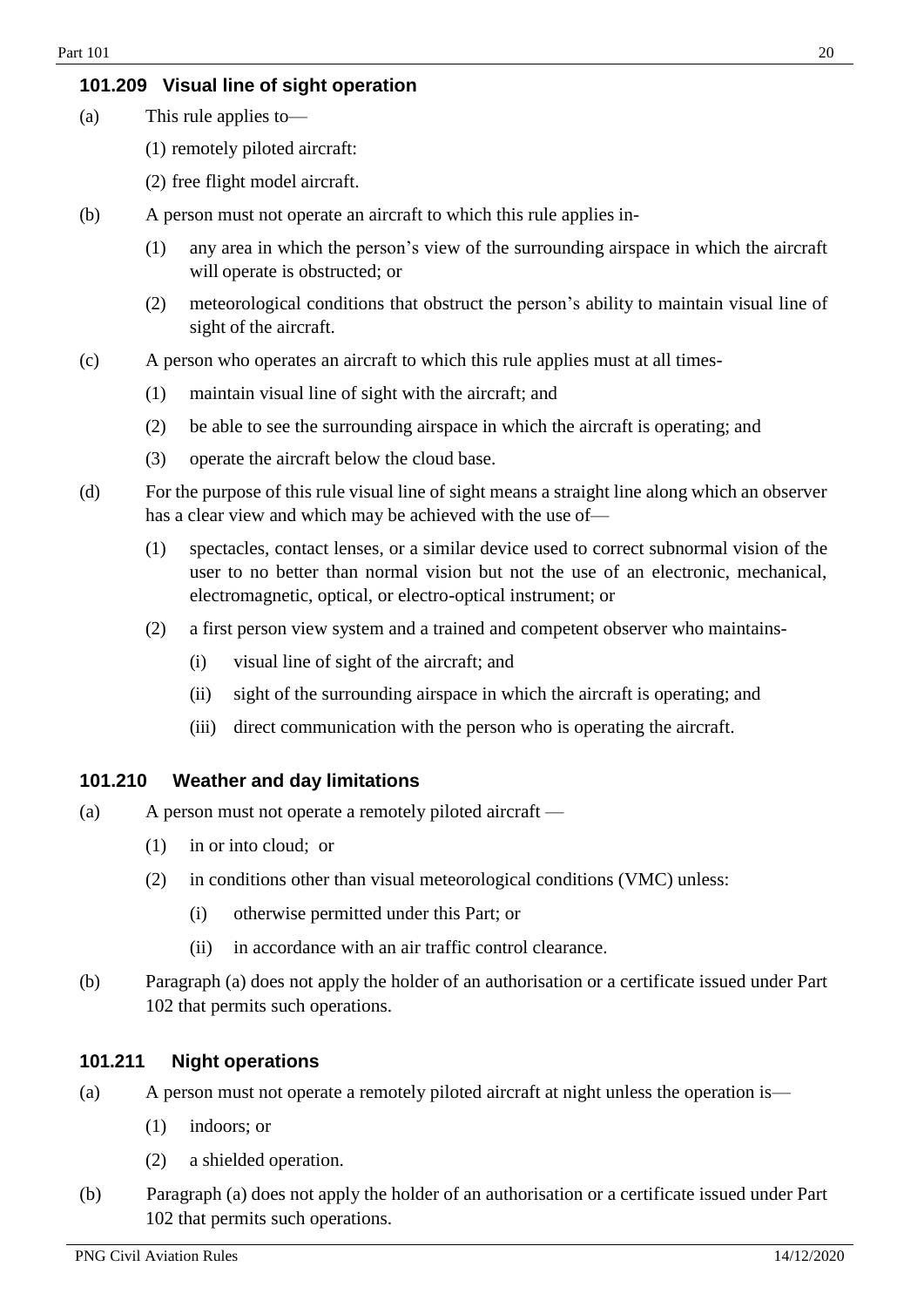## **101.212 Remotely piloted aircraft operating area**

- (a) A person with a bona fide interest in airspace allocation may apply to the Director in accordance with Part 71, for the designation or classification of airspace for the operation of remotely piloted aircraft.
- (b) A person must not operate a remotely piloted aircraft within a remotely piloted aircraft operating area designated under paragraph (a) unless that person has obtained prior approval to do so from the administering authority responsible for the remotely piloted aircraft operating area.

## <span id="page-20-0"></span>**101.213 Right of way**

- (a) A person who is operating a remotely piloted aircraft or a control line model aircraft must ensure the aircraft that the person is operating gives way to, and remains clear of, all manned aircraft on the ground and in flight.
- (b) A person who is operating a free flight model aircraft must before launching the aircraft ensure that during the operation the aircraft will remain clear of all manned aircraft on the ground and in flight.

## <span id="page-20-1"></span>**101.215 Aircraft mass limits**

- (a) A person must not operate a remotely piloted aircraft, a control line model aircraft or a free flight model aircraft with a gross mass of more than 25 kg—
	- (1) except with the approval of and subject to any conditions or limitations specified by the Director; or
	- (2) in the case of remotely piloted aircraft, under the provisions of an authorisation or certificate issued under Part 102.
- (b) A person must not operate a remotely piloted aircraft with a gross mass of between 10 kg and 25 kg unless the aircraft, and any modification made to it, is-
	- (1) constructed under the authority of, or inspected and approved by, an approved person or organisation defined in rule 101.202; and
	- (2) operated under the authority of an approved person or organisation defined in rule 101.202.

## **101.217 Standard operating conditions**

A remotely piloted aircraft is operated in standard remotely piloted operating conditions if, during the operation —

- (a) the remotely piloted aircraft is operated:
	- (1) maintaining visual line-of-sight in accordance with rule 101.209; and
	- (2) at or below 120m/400ft above ground level; and
	- (3) during the daylight hours; and
	- (4) not less than 30m or 100ft horizontally from any person who is not directly associated with the operation of the remotely piloted aircraft; and
- (b) the remotely piloted aircraft is not operated: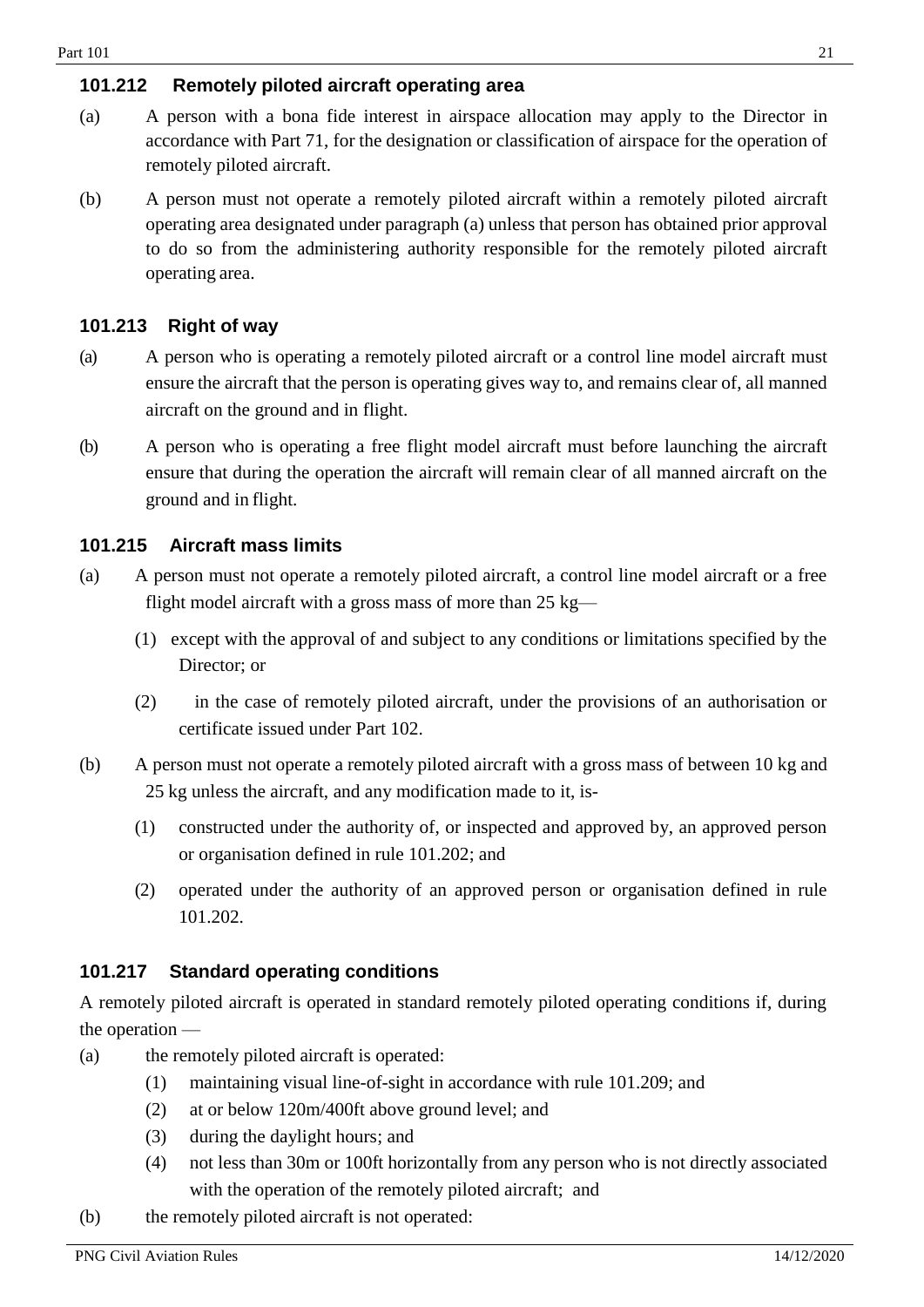- (1) in a prohibited area designated under Part 71; or
- (2) in a restricted area designated under Part 71; or
- (3) over a populated area; or
- (4) within 5 nm of the movement area of a controlled aerodrome; and
- (c) the remotely piloted aircraft is not operated in or over an area where a fire, police or other public safety, security or emergency operation is being conducted without the approval of a person in charge of the operation; and
- (d) the person operating the remotely piloted aircraft operates only that specific remotely piloted aircraft

## **101.219 Open Category Operations**

A person may conduct remotely piloted aircraft operations as open category operations if that person—

- (a) uses a remotely piloted aircraft with a maximum gross mass of up to 10 kg on takeoff and throughout the duration of each operation, including all items that are on board or otherwise attached to the aircraft: and
- (b) operates the remotely piloted aircraft in accordance with the standard operating conditions prescribed in rule 101.217.

#### **101.221 Requirement for remote pilot licence**

- (a) No person may operate a remotely piloted aircraft without a pilot qualification unless the operation is conducted —
	- (1) in accordance with the requirements of Part 101: and
	- (2) more than 5 nm from the boundary of the nearest aerodrome: and
	- (3) as an open category operation as prescribed in rule 101.219.
- (b) No person may operate a remotely piloted aircraft within 5 nm of the boundary of an aerodrome unless that person has —
	- (1) a pilot qualification; or
	- (2) a qualification of knowledge of the use of aeronautical charts and airspace.

#### **101.223 Requirement for the use of aeronautical radio in controlled airspace**

- (a) A person must not operate a remotely piloted aircraft in controlled airspace unless that person—
	- (1) holds a relevant qualification as prescribed in paragraph (b); and
	- (2) maintains a listening watch on the specified frequency; and
	- (3) makes broadcasts on the specified frequency at the specified interval giving the specified information.
- (b) The relevant qualification referred to in paragraph  $(a)(1)$  means any of the following
	- (1) an aeronautical radio operator certificate; or
	- (2) a remote pilot licence or flight crew licence; or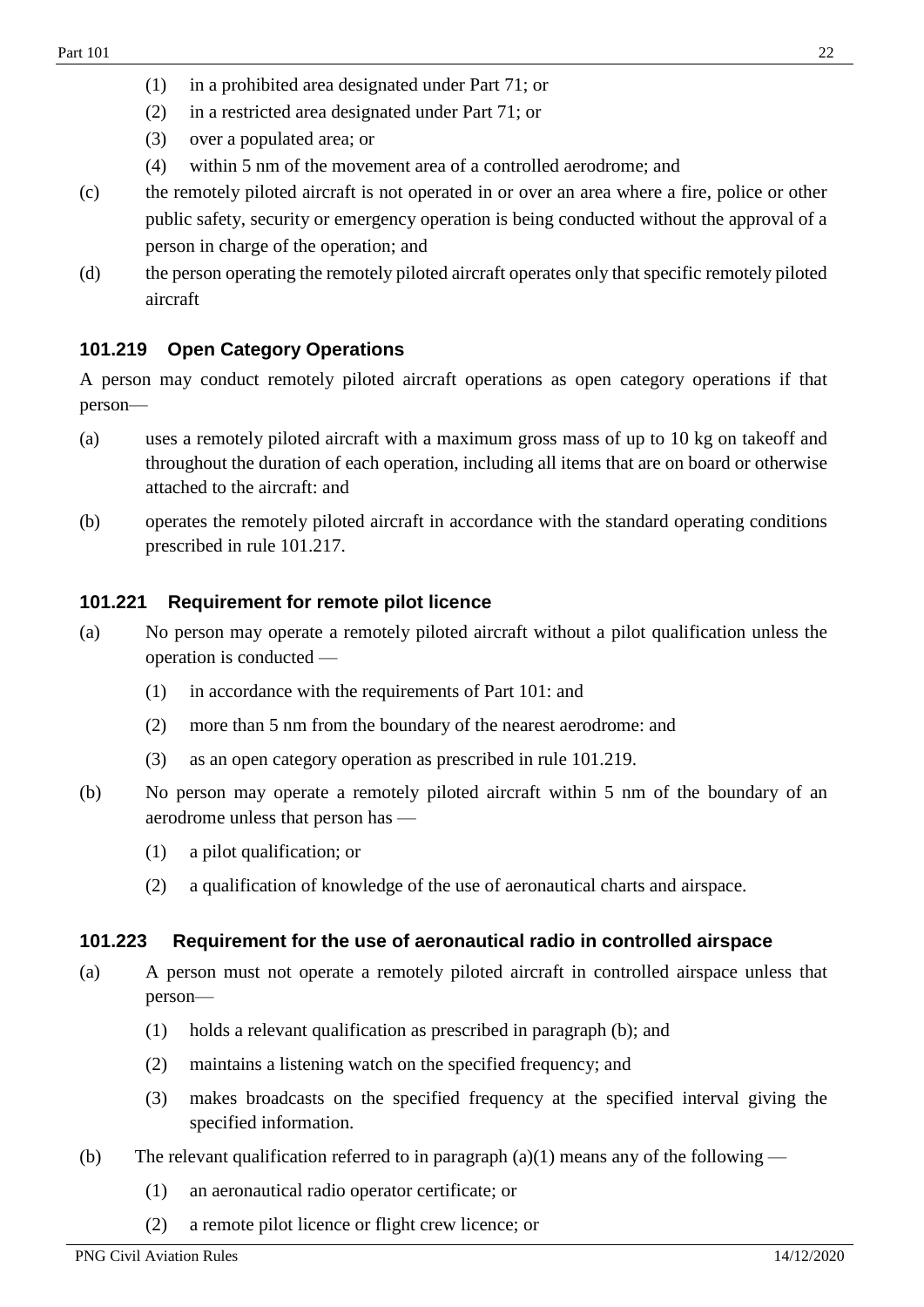- (3) an air traffic control licence; or
- (4) a flight service licence; or
- (5) a military qualification equivalent to a licence in paragraph (b)(2), or (b)(3) or (b)(4).
- (c) The specified frequency and specified interval referred to in paragraphs  $(a)(2)$  and  $(a)(3)$ mean, for a particular airspace, the following —
	- (1) specified frequency means a frequency specified from time to time in the AIP or by ATC, as a frequency for use in that airspace;
	- (2) specified interval means the interval specified from time to time in AIP or by ATC, as the interval at which broadcasts must be made while in that airspace;
	- (3) specified information means information specified from time to time in the AIP or by ATC, as information that must be broadcast in that airspace.
- (d) The Director may require in an authorisation issued under Part 102, that a particular person must not operate a remotely piloted aircraft unless that person —
	- (1) satisfies the requirements of paragraphs (a) and (b); and
	- (2) complies with the conditions of the authorisation.
- (e) The Director may require in an authorisation issued under Part 102, with regard to a particular remotely piloted aircraft or type of remotely piloted aircraft, that a person must not operate the remotely piloted aircraft unless that person —
	- (1) satisfies the requirements of paragraphs (a) and (b); and
	- (2) complies with the conditions of the authorisation.

#### **101.225 Prohibited operations**

- (a) No person may operate a remotely piloted aircraft in a careless or reckless manner so as to endanger or likely to be an endangerment to aviation safety and security or the safety and security of any person or property.
- (b) No person may operate a remotely piloted aircraft while that person is operating a moving vehicle, vessel or manned aircraft.

## **101.227 Prohibited psychoactive substances**

- (a) No person may act or attempt to act as a remote pilot, crew member or observer of a remotely piloted aircraft or attempt to perform any other safety critical role —
	- (1) in a state of intoxication; or
	- (2) within 12 hours of consuming any alcoholic beverage; or
	- (3) in a state of health in which the person's capacity to perform their duties would be impaired by reason of having consumed or used any alcohol, drugs or other psychoactive substances.
- (b) Where the Director has reasonable grounds to believe a person of violating the requirements of paragraph (a), that person must submit to a test required by the Director for the presence of alcohol, drugs and other psychoactive substances.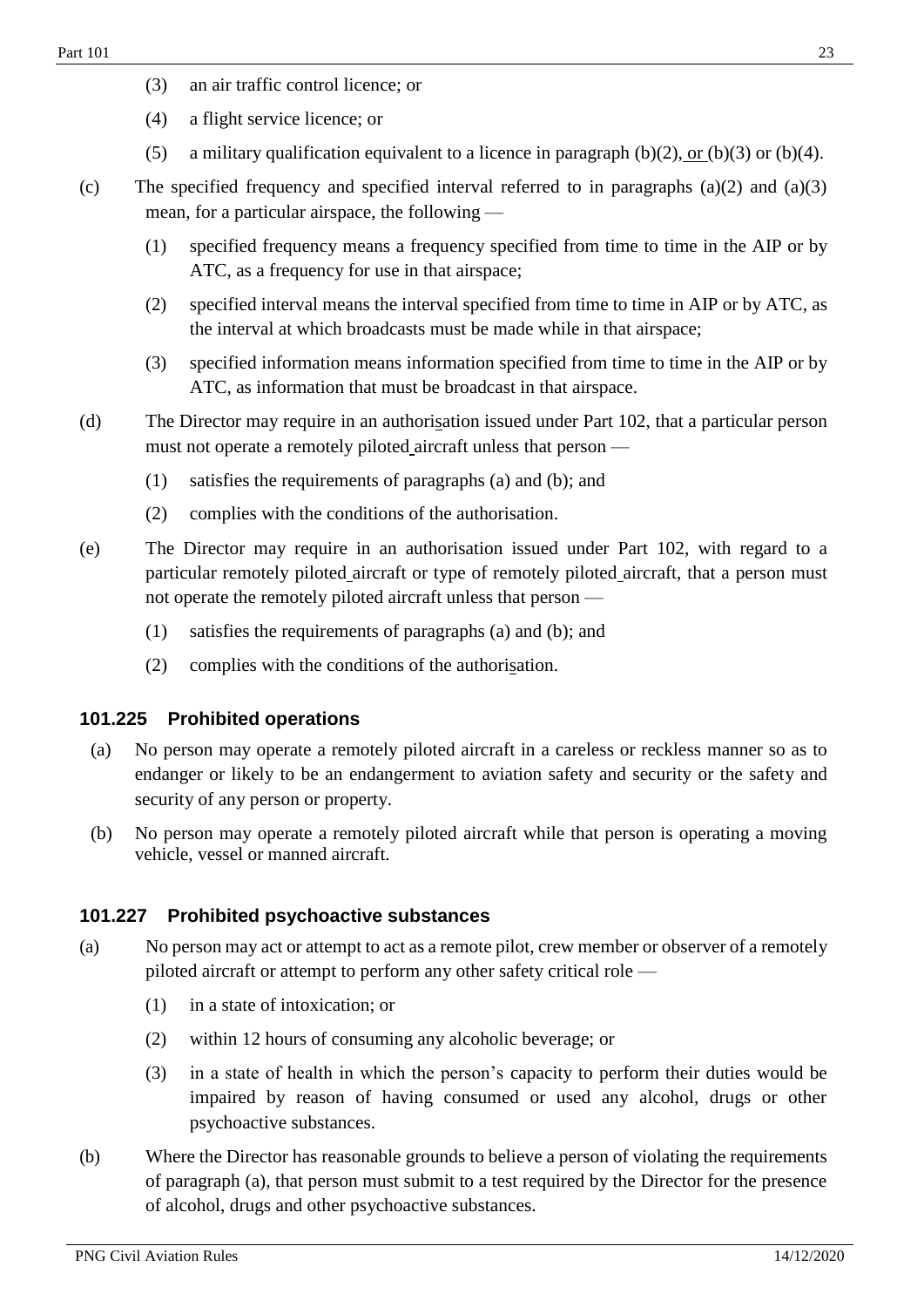(c) The test required by paragraph (b) must be conducted by a person authorised for the purpose by the Director within 4 hours of the person acting or attempting to act in their assigned role.

## **101.229 Inspection and Compliance**

- (a) A person who owns or operates a remotely piloted aircraft must, upon request, make available to the Director —
	- (1) the remote pilot qualification; and
	- (2) the remotely piloted aircraft type rating, if applicable; and
	- (3) any other documents, records or reports required under the rules.
- (b) The Director may conduct any test or inspection of the remotely piloted aircraft system, and persons associated with aircraft operations including visual observers, to determine compliance with the rules.

## <span id="page-23-0"></span>**Subpart F — Gyrogliders and Parasails**

## <span id="page-23-1"></span>**101.251 Applicability**

This Subpart prescribes rules governing the operation of gyrogliders and parasails.

#### <span id="page-23-2"></span>**101.253 Aerodromes**

- (a) A person must not operate a gyroglider or parasail on an aerodrome or within 4 km of an aerodrome boundary unless—
	- (1) at an uncontrolled aerodrome, the gyroglider or parasail is operated—
		- (i) in accordance with an agreement with the aerodrome operator; and
		- (ii) at a height not exceeding 400 feet AGL; or
	- (2) at a controlled aerodrome, the gyroglider or parasail is operated in accordance with an authorisation from the aerodrome air traffic control service.
- (b) A person must not operate a gyroglider or parasail-
	- (1) on or over any aircraft movement area of an aerodrome; or
	- (2) on or over any active runway or runway strip area of an aerodrome.

#### <span id="page-23-3"></span>**101.255Airspace**

A person operating a gyroglider or parasail above 400 feet AGL must

- (1) ensure that the gyroglider or parasail remains more than 4 km from any aerodrome boundary; and
- (2) operate in Class F airspace; and
- (3) provide the following information to the Papua New Guinea NOTAM office at least 24 hours before the operation:
	- (i) the name, address, and telephone number of the operator:
	- (ii) the date, time, and duration of the operation: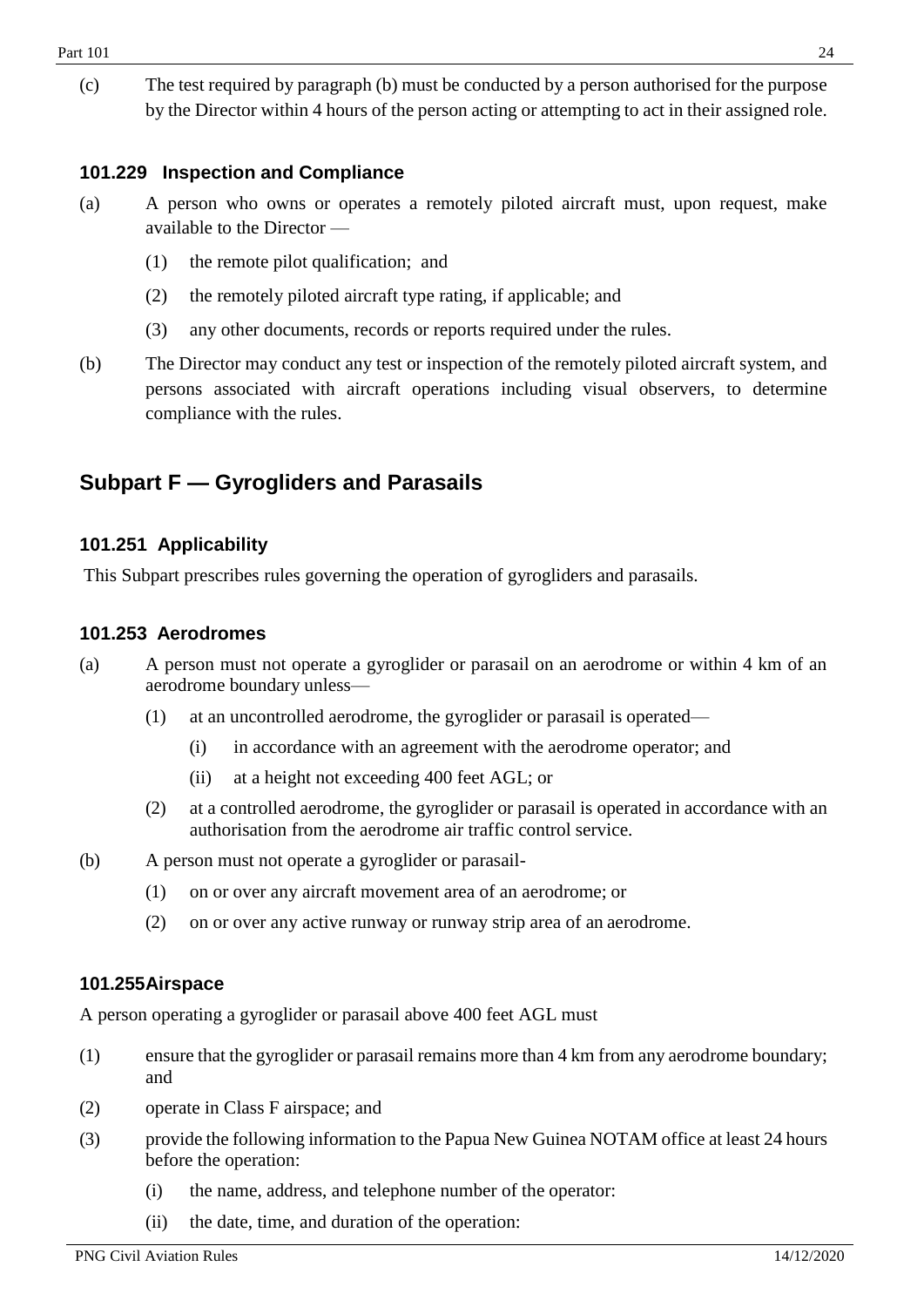- (iii) a brief description of the gyroglider or parasail (including size and predominant colour):
- (iv) the height to which the gyroglider or parasail will be operated.

#### <span id="page-24-0"></span>**101.257 Meteorological limitations**

- (a) Except as provided in paragraph (b), a person operating a gyroglider or parasail must
	- (1) not operate closer than 400 feet below cloud; and
	- (2) limit operations to an area where the ground visibility is at least 5 km.
- (b) Paragraph (a) does not apply to the shielded operation of a gyroglider or parasail.

#### <span id="page-24-1"></span>**101.259 Night operations**

A person must not operate a gyroglider or parasail at night.

## <span id="page-24-2"></span>**101.261 Airworthiness**

A person who operates a gyroglider or parasail must ensure that it is fit for the intended purpose and is maintained in an airworthy condition in accordance with the manufacturer's instruction.

#### <span id="page-24-3"></span>**101.263 Safety equipment**

A person operating a gyroglider or parasail must ensure that each person carried by the gyroglider or parasail—

- (1) when flying over water, or within gliding distance of water, wears a permanent positive buoyancy aid; and
- (2) when flying over land, wears a rigid protective helmet; and
- (3) is secured to the gyroglider or parasail by a harness; and
- (4) for a parasail operation conducted with an extended towline length exceeding 600 feet, as measured from the winch drum to the parasail canopy yoke, is equipped with a positive means of communicating with the parasail operator if an emergency occurs.

#### <span id="page-24-4"></span>**101.265 Pre-flight briefing**

A person operating a gyroglider or parasail must ensure that each person carried by the gyroglider or parasail receive a pre-flight briefing on—

- (1) the nature of the flight; and
- (2) the standard operating procedures; and
- (3) the emergency procedures including:
	- (i) the location and use of emergency equipment;
	- (ii) the procedures to be followed in the event of a water landing, or towline separation; and
	- (iii) the method for communicating with the gyroglider or parasail operator if anemergency occurs.

#### <span id="page-24-5"></span>**101.267 Emergency towline release**

A person must not release the towline of any gyroglider or parasail in flight except in an emergency.